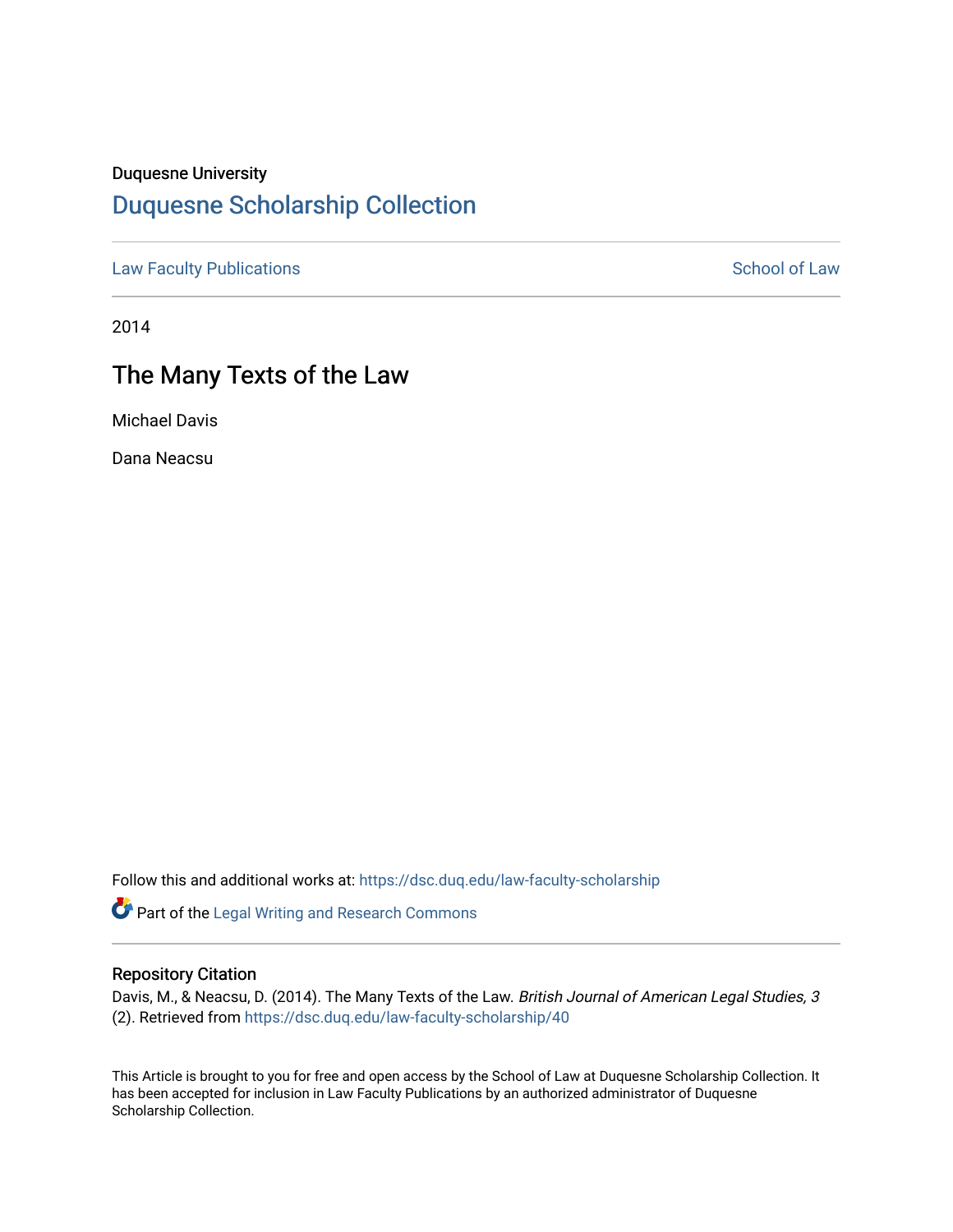## THE MANY TEXTS OF THE LAW

## Michael Davis

## *Cleveland State University*

### and

## Dana Neacsu

## *Columbia University Law School*

#### ABSTRACT

*This paper contends that even as jurists invoke the official canonic version of the legal text, it is in danger of being replaced for the jurist, as well as for the lay person, if it has not been substituted already, by some apocryphal, inauthentic or casual text. We argue that in addition to the approximate nature of legal knowledge, the overuse of overedited and perverted casebooks, as well as the distribution of legal information among imperfect sources – some official but partial, others inauthentic but highly accessible, and a few reliable but highly unaffordable commercial sources – are largely responsible for this situation.*

### **CONTENTS**

| $\mathbf{L}$ | THE IMPERFECT NATURE OF LEGAL KNOWLEDGE<br>ENCOURAGES AMBIGUITY ABOUT THE RULE OF LAW 483         |
|--------------|---------------------------------------------------------------------------------------------------|
|              | II. JURISTS' COMPLACENCE ABOUT LAW'S AMBIGUITY487                                                 |
|              | III. RANDOM EXAMPLES ABOUT LAW'S AMBIGUITY FOR                                                    |
|              | IV. HAVE HEAVILY EDITED CASEBOOKS INTRODUCED THE<br>TASTE FOR THE APOCRYPHAL AND PARTIAL 497      |
|              | V. HOW THE DISTRIBUTION OF LEGAL KNOWLEDGE AND<br><b>OUR USE OF TECHNOLOGY ENCOURAGE RELIANCE</b> |
|              |                                                                                                   |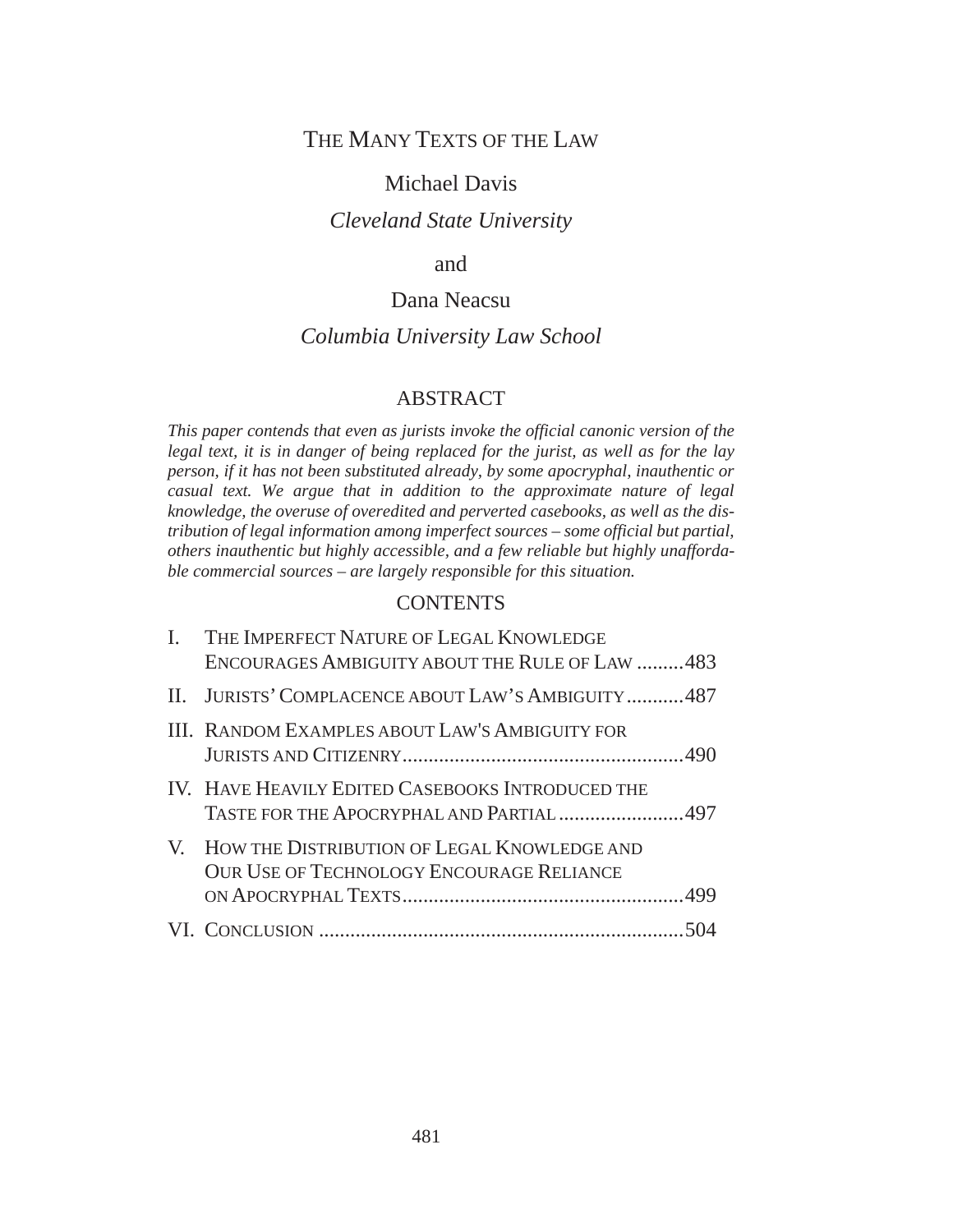Perhaps one of the most well-known passages from H.L.A. Hart's landmark work on jurisprudence, THE CONCEPT OF LAW, is his example of a rule at the entrance to a park: *No vehicles in the park*. 1 He then explores the ambiguity of that rule: *does it forbid roller skates, bicycles, toy automobiles, airplanes*, and the consequence of that ambiguity for law and its meaning. Hart ends by insisting that for most rules, which are expressed in language that is inherently ambiguous, there is a core of unambiguous meaning surrounded by a penumbra of ambiguity. He goes further to say that when judges and lawyers address the penumbra they do so by reference to social and cultural values.

For us, there is a far more important question. First, Hart's example examines law from the perspective of the jurist, not that of the lay person. But even as a jurist, he does not pay attention to how jurists are taught the law vis-à-vis the text of the law, and whether that has any potential implications in the way they understand and apply the law, and on how judges' work is understood by the lay person.

Here we continue where Hart stopped. We investigate what it means for the legal professional to learn the law by reading excerpts of cases spoon-fed to make learning easier. We wonder whether such an artifice which pretends to bring the student to the original source encourages an already budding instinct for the apocryphal, rather than the original source. We understand, of course, that the evolution of the casebook has followed the evolution of law, and the notion that law encompasses more than appellate cases. But we believe it was never contemplated that students and future judges would learn less about law (including appellate cases in their original form), rather than more, by editing cases and adding other materials.

Second, we analyze the current cultural climate and how it affects the common person's understanding of the law, even though Hart completely shies away from that study. In fact, for Hart, and those who came before, like Austin, Wittgenstein, and even Holmes, and after, like Fuller, the test of a legal system was always jurist-oriented. Jurisprudes seem to have missed entirely how the very focus of the legal system, the common person, might become less confident of her legal system as ambiguity, or the recognition and acceptance of ambiguity, rises. And, in turn, it is our view, or fear, that the legal system must become both less reliable and less integral, as the common person loses faith, or worse, in an ambiguous legal system.

What we have noticed, in our current media-centric and polarized society, is that the way law, in Hart's sense, is delivered to the public creates increasing ambiguity such that any public-centric measure of law loses almost all its sense and content. If law, to be law, must be known or knowable, to the public, law today is "known" in a plethora of ways, many of them mutually inconsistent. And we wonder whether that qualifies as law at all, if law has no core identity itself.

In many ways, one of the points of this article is that we have moved far away

<sup>\*</sup> Professor of Law, Cleveland State University, Cleveland, Ohio.

<sup>\*\*</sup> Ph. D., Librarian and Lecturer-in-Law, Columbia University Law School, New York, NY. Dana would like to thank ZouZou and Izzie, her muses.

<sup>1</sup> H.L.A. Hart, *Positivism and the Separation of Law and Morals*, 71 HARV. L. REV. 593,

<sup>606-15 (1958).</sup> The example is reprised in modified form in H.L.A. HART, THE CONCEPT OF LAW 125-27 (Penelope A. Bulloch & Joseph Raz eds., 2d ed. 1994).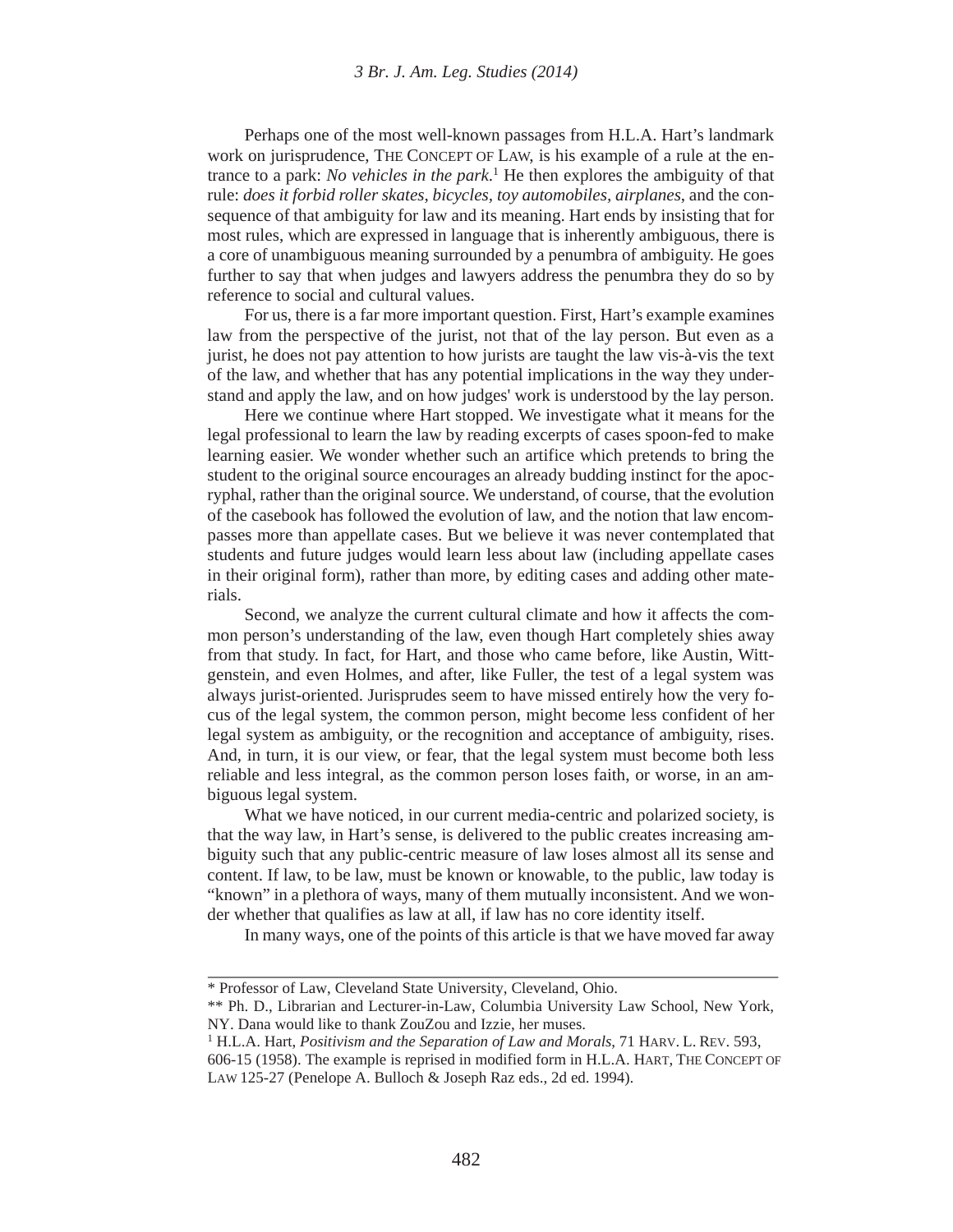from the common man's sense of legal certainty<sup>2</sup> that Jeremy Bentham favored when he demanded that law be clear and concise enough to be posted at the entrance to every railway station.<sup>3</sup> It is that same sense of certainty that French codification sought by reducing inconsistent, haphazard, judicial decisions to a short and concise legal code. And, finally, it is that same sense that New York's Justice Field sought when attempting an American codification.<sup>4</sup>

This paper contends that even as jurists invoke the official canonic version of the legal text, it is in danger of being replaced for the jurist, and for the lay person, if it has not been substituted already, by some apocryphal, inauthentic or casual text. We argue that in addition to the approximate nature of legal knowledge, the overuse of overedited and perverted casebooks, as well as the distribution of legal information among imperfect sources – some official but partial, others inauthentic but highly accessible, and a few reliable but highly unaffordable commercial sources – are largely responsible for this situation.

## I. THE IMPERFECT NATURE OF LEGAL KNOWLEDGE ENCOURAGES AMBIGUITY ABOUT THE RULE OF LAW

From an abstract point of view, law represents the product of "many different wills and imaginations, interests and visions."<sup>5</sup> At this basic level, society is perceived as the association of humans whose assumed eternal hostility to one another requires that order and freedom be maintained by government with the help of a specific linguistic tool called law. Governments use laws, man-made rules, because such institutional behavior satisfies a specific social and political desire or value, that of a society governed by legal language, by law. This postulate does not represent a universal or even an a-historic value. It has always been connected to the liberal state as we know it since the Glorious Revolution of 1688,<sup>6</sup> which established the victory of the English Parliament over the King, or the victory of "impersonal rules" over the King's whimsical desires, expressed as subjective language, i.e., "because I say so". In other words, our liberal society is intrinsically connected to prescriptive and normative rules, which bear on everybody's conduct by stating what their subjects "may do, ought to do, or ought not to do." 7 On a different plane, but reflecting what might be assumed to be a natural human instinct, both the Decalogue and Hammurabi's Code predate the Glorious Revolution by several millennia.

Roberto M. Unger's definition of the role of the laws in our society appears

<sup>&</sup>lt;sup>2</sup> "[Either] I greatly overrate or [Bentham] greatly underrates the task not only [of digesting] our Statutes into a concise and clear system, but [of reducing] our unwritten to a text law." (Madison's answer to Bentham's offer to codify the American law and make it clear for all judges to apply) William D. Bader, *Meditations on the Original: James Madison, Framer with Common Law Intentions - Ramifications in the Contemporary Supreme Court*, 20 VT. L. REV. 5, 7 (1995).

<sup>3</sup> JOHN DINWIDDY, BENTHAM (1989).

<sup>4</sup> *See generally*, CARL BRENT SWISHER, STEPHEN J. FIELD: CRAFTSMAN OF THE LAW (1969).

<sup>&</sup>lt;sup>5</sup> ROBERTO MANGABEIRA UNGER, WHAT SHOULD LEGAL ANALYSIS BECOME 65 (1996).

<sup>&</sup>lt;sup>6</sup> For more on the Glorious Revolution, *see, e.g.*, Larry Kramer. *Putting the Politics Back* 100 COLUM. L. REV. 215 (2000). 7 ROBERTO MANGABEIRA UNGER, KNOWLEDGE AND POLITICS 69 (1975).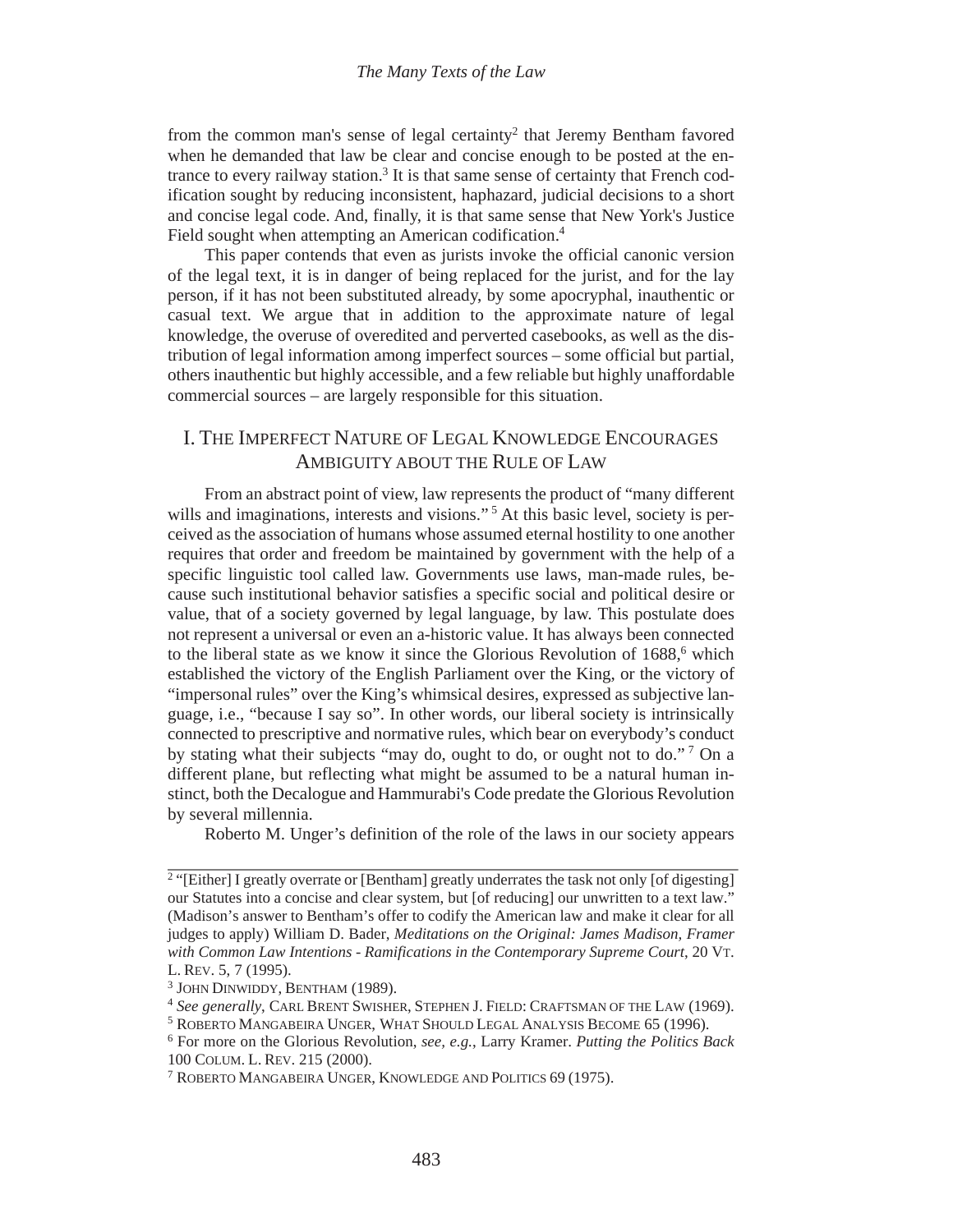both poetic and idealistic but also deeply ambiguous:

[Laws] place limits on the pursuit of private ends, thereby ensuring that natural egoism will not turn into a free-for-all in which everyone and everything is endangered. They also facilitate mutual collaboration. The two tasks are connected because a peaceful social order in which we know what to expect from others is a condition for the accomplishment of any of our goals. More specifically, it is the job of the laws to guarantee the supreme good of social life, order and freedom.8

Whether idealistic or not, Unger seems correct in his perception of what the subjects of the law expect from it: to provide order. Thus, rather than ask Hart's open-ended question, "What is law?"9 this paper asks "What makes a text law?" For Hart, law was the same phenomenon that Hans Kelsen had articulated earlier – rules emanating from places of authority.<sup>10</sup> Hart developed this positivist approach. He expanded the meaning of law beyond that of knowledge whose source was statutes, cases, international law, customs, etc., to emphasize that legal concepts embraced social theory and philosophic inquiry, too.<sup>11</sup> Hart halted his inquiry there, though. He did not negate the existence of imperfect legal knowledge, or legal "rumor" or "garble," 12 as Leslie Green describes the general, although perhaps mistaken, understanding of Hart's work.

Hart mentioned that for the ordinary person law is something vague. He found evidence of approximate legal knowledge when he explained its limits.

Few Englishmen are unaware that there is a law forbidding murder, or requiring the payment of income tax, or specifying what must be done to make a valid will. *Virtually everyone* except the child or foreigner coming across the English word 'law' for the first time could easily multiply such examples, and most people could do more. They *could describe, at least in outline,* how to find out whether something is the law in England; they know that there are experts to consult and courts with a final authoritative voice on all such questions. <sup>13</sup>

Notwithstanding its approximate nature, Hart explained, legal knowledge is sufficient to ensure law's preeminent normative role. Hart did not ponder the textualization of legal rules. Perhaps based on his continental experience where legal information has a different distribution than in the United States, he assumed that the public would access and interact with the official text of the law or, more likely, consult an expert. That interaction ensured his fellow citizens' ability to explain or to "cite" and describe "at least in outline" the law. This limited legal knowledge nevertheless enabled the normative function of law to continue unobstructed, and the desired social order to voluntarily and democratically be maintained. The unbroken flow of the legal outline from the legislature to the judge to the lay person assured a common understanding of law, an understanding so undebated, that Hart did not think to address the possibility of its absence.

#### $\overline{\frac{8}{d}}$ .

<sup>9</sup> *See* H.L.A. HART, THE CONCEPT OF LAW (3d ed., 2012).

<sup>10</sup> *See* HANS KELSEN, GENERAL THEORY OF LAW AND STATE (1961).

<sup>&</sup>lt;sup>11</sup> Leslie Green, *Introduction in* H.L.A. HART, THE CONCEPT OF LAW xv (3d ed., 2012). <sup>12</sup> *Id.*

<sup>13</sup> *See* HART, *supra* note 9, at 2 (emphasis added).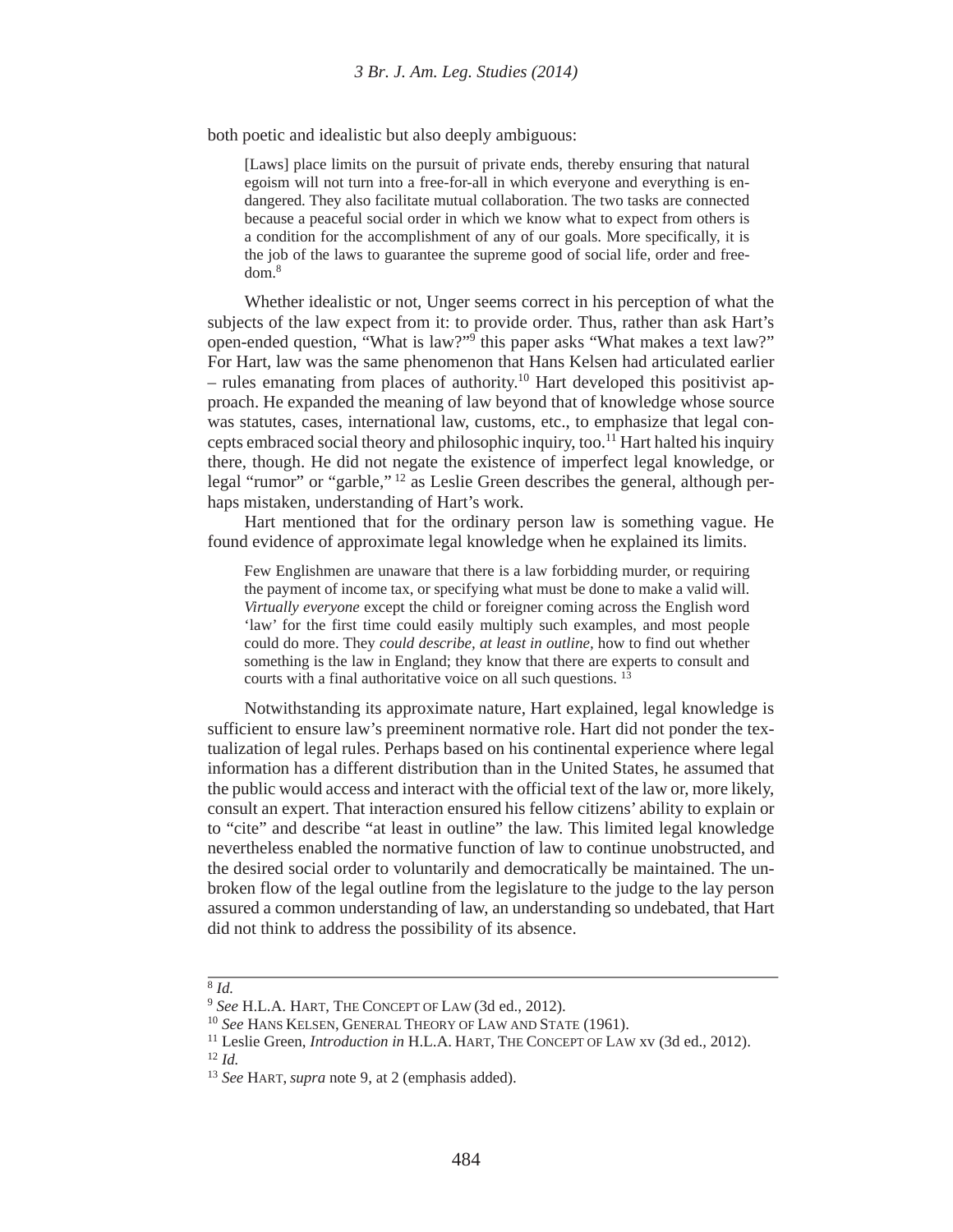#### *The Many Texts of the Law*

Despite Hart's focus on the fact that "general [legal] rules, standards, and principles" which represented "the main instrument of social control"14 and not on the gap between their enactment, publication, and application, his precise observations about legal knowledge and its normative implications facilitated subsequent analysis into the moment of law's actuation and the cognitive and practical gap it creates. This essay continues Hart's analysis and deepens his inquiry into our interaction with the sources of law, which is what Hart calls the "deliberate, datable acts," 15 whether it comes from a legislative, judiciary or executive body. It points out that Hart seemed to have assumed legal knowledge was generated by a subject's (almost invariably a judge's) interaction with the official text of the law, which could incorporate social observations or even philosophical inquiry. However, this essay goes further and contests Hart's assumption about the totality of ways we interact with the law. Usually, as seen here, because of the nature of legal information and the way it is disseminated, law is realized through an interaction with something other than the "official" or the canonic legal text and it incorporates pre-existing cultural knowledge or "legal gossip." From this perspective, Hart's penumbra is not a mere technicality, but is as central to law as its core text. This becomes more important, as we argue below, in that the penumbra has recently expanded beyond all imagined limits, and threatens to continue to do so, at the same rapid rate, and perhaps even more rapidly, for the foreseeable future.

Far from a heresy, this argument resonates with Dworkin's work, which has described law as "an interpretive concept like courtesy."16 While it is hard to gauge a person's legal knowledge, there are tools to investigate the nature of legal knowledge. For instance, Dworkin described the work of the members of the judiciary as interpretive theories which "are grounded" in their

convictions about the 'point' – the justifying purpose or goal or principle – of legal practice as a whole, and these convictions will inevitably be different, at least in detail, from those of other judges. Nevertheless a variety of forces tempers these differences and conspires toward convergence.<sup>17</sup>

If legal knowledge were to be as perfect as mathematical knowledge, for instance, there would be no need to work on tempering difference and ensuring convergence – the method of inquiry would discard mathematical deviation. To the contrary, as Dworkin explained, legal knowledge uses specific tools to produce its ultimate normative goals: (1) the doctrine of "stare decisis" and the judge's presumed role to follow legal precedent; (2) the "inevitable conservatism of formal legal education"18 and (3) the conservatism of the process of selecting lawyers for judicial and administrative office.19 Dworkin did not opine about another tool which is inherent to all human constructs, including law, and legal knowledge: cultural convergence. To the extent that there are cultural values which distinguish American culture among other cultures, culture acts as a corrective which tempers

<sup>14</sup> *Id.* at 124.

<sup>15</sup> *Id.* at 44.

<sup>16</sup> RONALD DWORKIN, LAW'S EMPIRE 87 (1986).

<sup>17</sup> *Id.* at 87-88.

<sup>18</sup> *Id.*

<sup>19</sup> *Id.*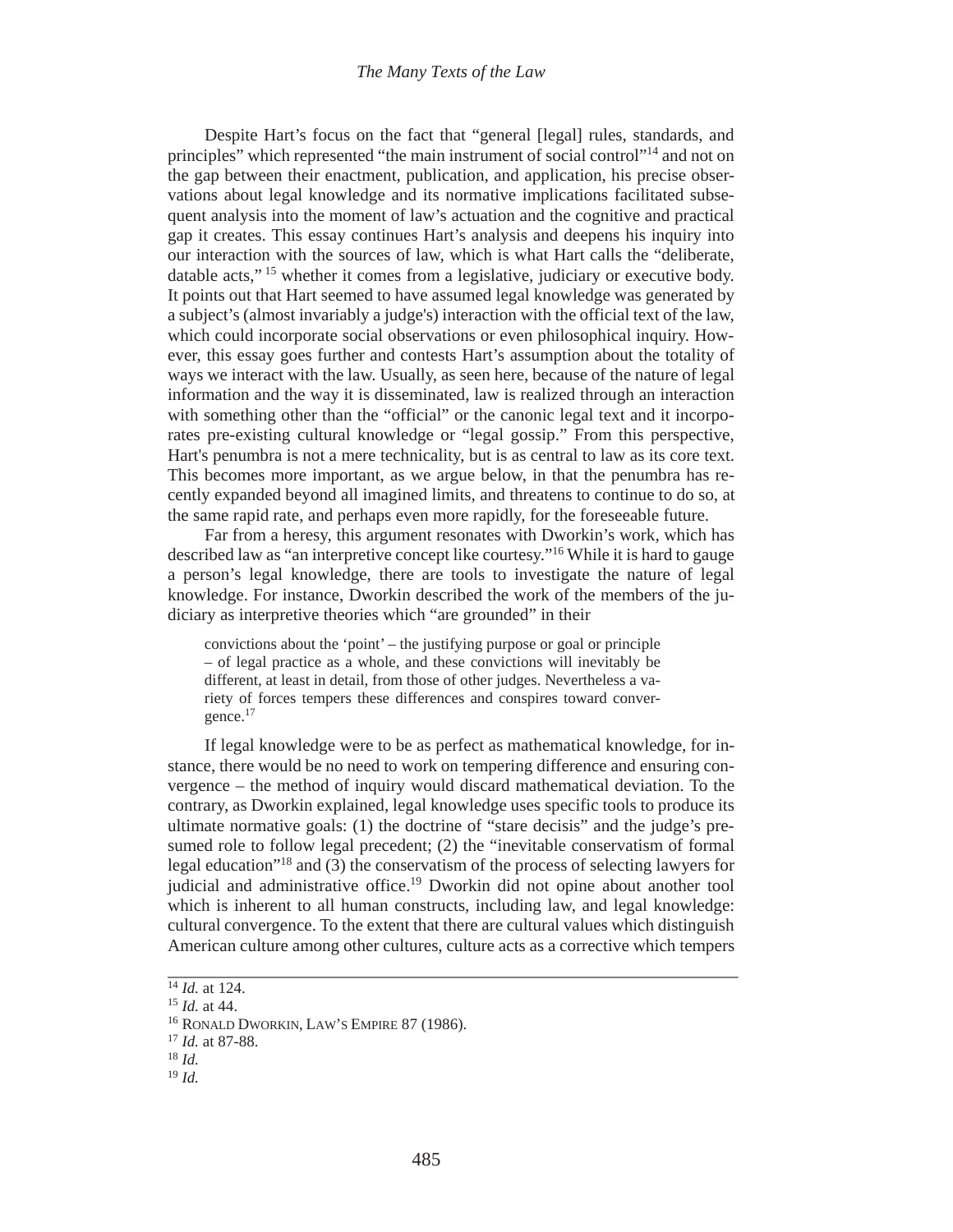legal differences and, for instance in the form of moral norms, becomes incorporated in our theory of a legal system and the mandates which establish it.20 On the other hand, international legal convergence, a popular subject in international law assures some tempering of legal differences on the international level. 21

While none of the scholars briefly discussed above qualified their understanding of legal knowledge as "imperfect," they did so incidentally, by relying on non-legal texts to find the meaning of law. The question remains though whether our legal knowledge, our understanding of our legal system, has to be imperfect, and whether deciphering the meaning of law requires incorporating our cultural values and general knowledge. Does it have to start, at least for the lay person, with our approximate readings of apocryphal unofficial legal texts? Because if it does, it would more surely end with that type of source too. Is there something in the nature of legal knowledge that makes it easier for the public to access and use cultural legal manifestations rather than the canonic text of the law? The next paragraphs suggest that both the rigid hierarchy of official or canonical legal knowledge mirrored by obtusely written texts shape the approximate nature of legal knowledge.

Unger described legal knowledge as highly structural and used the concepts of theory and practice or social practice to illustrate this. 22 But, if we are to believe that "individuals and individual interests are the primary elements of social life, and because they are locked in a perpetual struggle with one another, [and] social order [is] established by acts of will and protected against the ravages of self-interest,"23 then it makes more sense to describe legal knowledge using the concepts of theory and prudence, defined by Unger as "the knowledge of particulars or reasoning about particular choices."<sup>24</sup> We would amend Unger's definition to say that prudence in its dialectical connection with legal theory is political reasoning applied to specific historical moments to reach social order. What differentiates legal knowledge from other knowledge systems is its object. For instance, legal theory and prudence incorporate the most distinctive and general political values of a governmental entity and translate them into legal norms or text. Those values are further practically applied to historical moments as statutes and case law.

From its inception, the United States has always been the result of a dual political commitment to a democratic republic and to a market system intrinsically

<sup>20</sup> *See, e.g*, JOSEPH RAZ, THE CONCEPT OF A LEGAL SYSTEM. AN INTRODUCTION TO THE THEORY OF LEGAL SYSTEM (2d ed. 2003). For additional reading, *see* JEREMY WALDRON, THE DIGNITY OF LEGISLATION (1999).

<sup>21</sup> See articles on convergence, in such areas as TRIPS, especially IP. *E.g.*, J. Janewa Oseitutu, *Value Divergence in Global Intellectual Property Law*, 87 IND. L.J. 1639, 1647 (2012) (the article explains how value divergence is consistent with the TRIPS Agreement and how it can gradually lead to the convergence of intellectual property interests) CARLOS M. CORREA, INTELLECTUAL PROPERTY RIGHTS, THE WTO AND DEVELOPING COUNTRIES: THE TRIPS AGREEMENT AND POLICY OPTIONS 3-4 (2000). Thomas K. Cheng, *Convergence and Its Discontents: A Reconsideration of the Merits of Convergence of Global Competition Law*, 12 CHI. J. INT'L L. 433, 490 (2012) (This Article examines the recent phenomenon of the convergence of competition law regimes across the globe).

<sup>&</sup>lt;sup>22</sup> ROBERTO MANGABEIRA UNGER, THE CRITICAL LEGAL STUDIES MOVEMENT 9 (1986).

<sup>23</sup> UNGER, *supra* note 7, at 75.

<sup>24</sup> *Id.* at 254.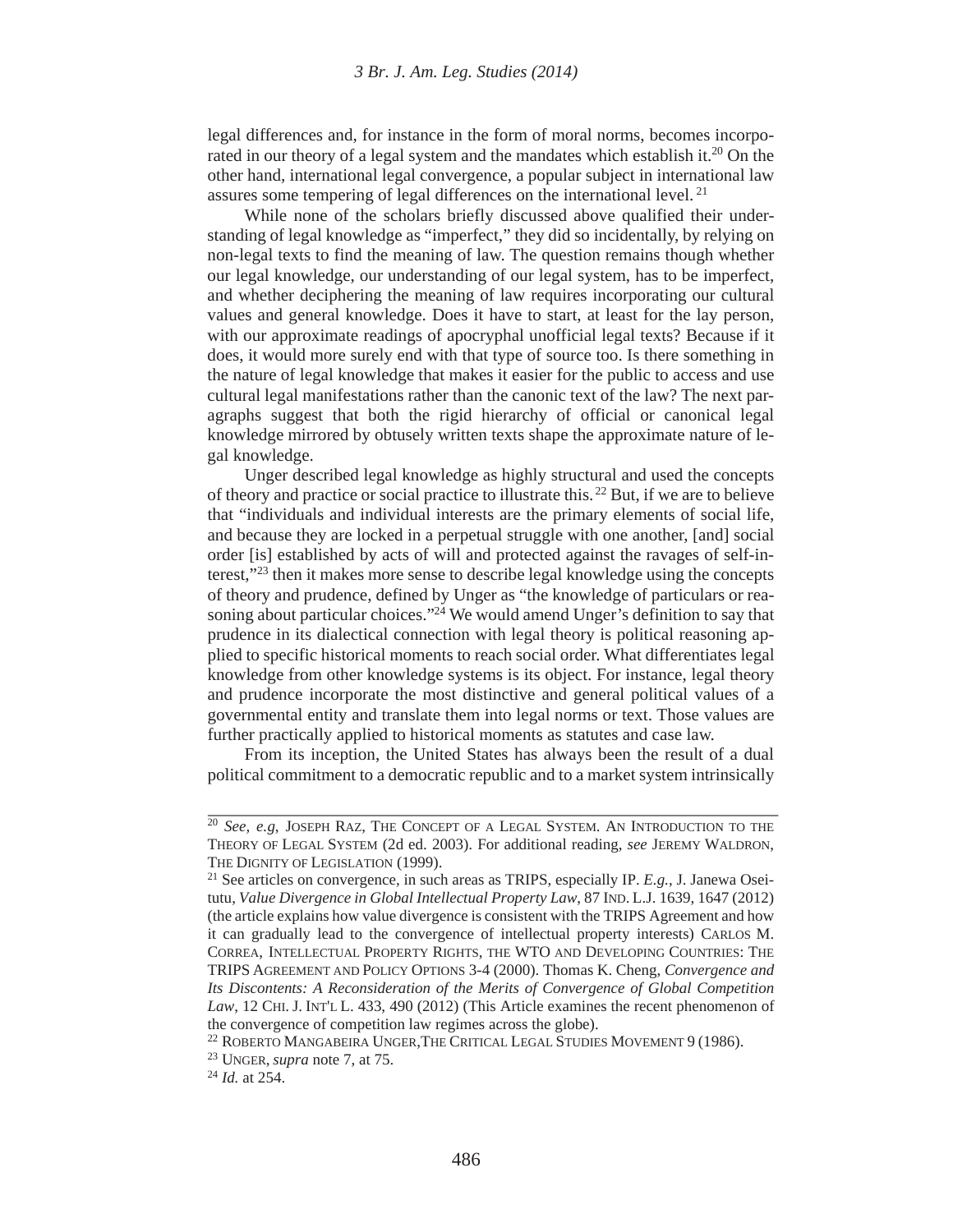connected to it, as if one could not have existed without the other. This social and political structure relied on a "legally defined institutional structure that went along with it."25 As Unger pointed out, there is a clear agreement between the political commitment and the legal theory explaining, exposing, and making it happen. Like all legal systems, ours too incorporates the general principles associated with the embraced political commitment. Within the umbrella of its own "rule of law" then, it puts them to work. Incorporating Unger's explanation, our legal knowledge mirrors the United States legal system which can be described as the marriage between a specific type of legal theory, our expanded view of Unger's prudence<sup>26</sup> and their practical application through specific statutes, cases, rules, and regulations.

Legal theory contains the most abstract rendition of our political commitment, under the name of "the rule of law," while prudence represents the linguistic application of that theoretical ideal to a set of historical particular circumstances or "reasoning about particular choices." <sup>27</sup> Unger's hierarchy is unclear – whether a duopoly or triumvirate. However, it makes sense to add another clear element to his theory and prudence and distinguish prudence from practice. Thus, legal knowledge is dominated by a triumvirate – theory, prudence, practice – as they are necessary to govern our market-based social hierarchy, always described as our liberal society.

While theory, our rule of law, favors normative rules, its practical application to particular circumstances favors its descriptive side, because most commands need explanatory details in order to be obeyed. The rule of law continually adapts itself to a new historical epoch through prudence and its various applications and incorporating various degrees of normativity by means of detail and specificity. Interestingly, the rule of law and its bare linguistic rendition constitute the back bone of everybody's general legal education and cultural legal background. At the opposite end of the spectrum, its detailed statutory or case law application remains only vaguely known and approximated by the majority of the public, and of course, is only formally taught in law schools;<sup>28</sup> occasionally, and surprisingly, it is misunderstood by judges themselves.<sup>29</sup>

#### II. JURISTS'COMPLACENCE ABOUT LAW'S AMBIGUITY

If legal knowledge is inherently imperfect because of its highly hierarchical structure which encourages retention of the main constitutional principles (the rule

<sup>&</sup>lt;sup>25</sup> UNGER, *supra* note 22, at 5.

<sup>26</sup> See *id.* and text accompanying notes 5 to 7 *supra.*

<sup>27</sup> UNGER, *supra* note 7, at 254.

<sup>28</sup> *See generally*, DUNCAN KENNEDY, LEGAL REASONING: COLLECTED ESSAYS (2008).

<sup>29</sup> *See e.g.* Alan C. Weinstein, *The Ohio Supreme Court's Perverse Stance on Development Impact Fees and What to Do About It*, 60 CLEV. ST. L. REV. 655, 679 (2012) (describing the decision of the Ohio Supreme Court in *Drees Co. v. Hamilton Twp*., 970 N.E.2d 916 (Ohio 2012) as " deeply distressing" : "the court failed even to acknowledge, let alone distinguish: (1) its own ruling upholding impact fees twelve years before in *Homebuilders Association of Dayton* and the *Miami Valley v. City of Beavercreek*, and (2) the state supreme court decisions that had rejected the reasoning of the Iowa and Mississippi courts upon which the Court relied in part" *Id*. (internal citations omitted).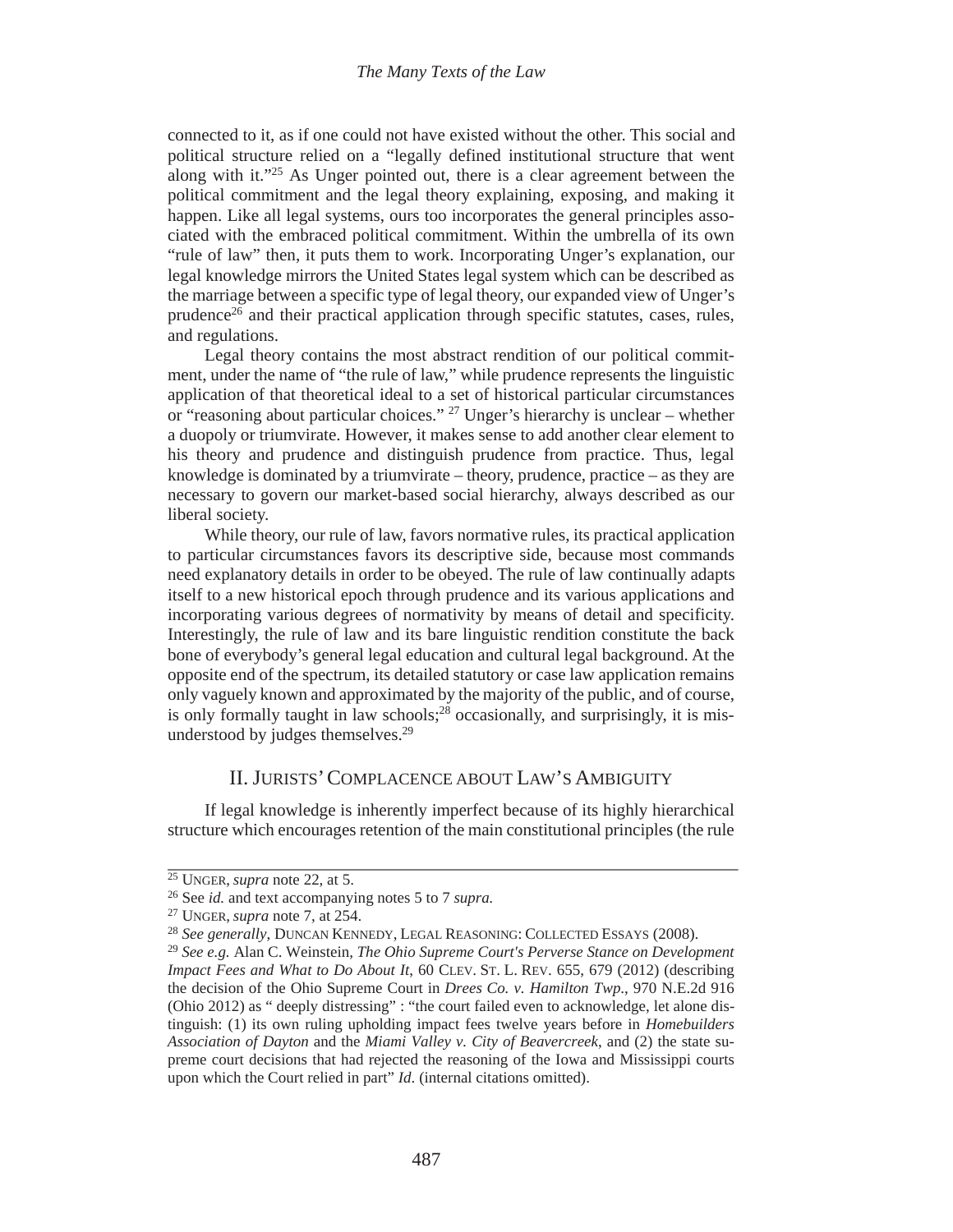of law translating our market-driven democracy) and approximation of the descriptive applications of our rule of law, we should examine whether its linguistic nature also plays a role in amplifying that problem.

Legal knowledge starts with the reading of the language of a legal text, whether canonic or, more often, some cultural approximation. Referring to legal theory and knowledge as language may be infuriating to some, but as Rousseau diplomatically put it – "When Archimedes ran naked through the streets of Syracuse to announce his findings, what he said was no less true because of the way it was communicated."<sup>30</sup>Law is legal knowledge which translates social, economic and political values into language which follows linguistic rules and which is further textualized in the process of reading or actuating it. This paper postulates that legal language, especially detailed, meticulous legal knowledge, generates an inherently approximate understanding.

Language shapes knowledge but because language is molded in various degrees by the cultural values of a society, and culture molds specialized knowledge, American language is molded by American culture, and to the extent language seduces us into specific patterns of thinking, American culture and its values seduce our thinking. 31

Our language has remained the same and keeps seducing us into asking the same questions. As long as there continues to be a verb 'to be' that looks as if it functions in the same way as 'to eat' and 'to drink,' as long as we still have the adjectives 'identical,' 'true', 'false, 'possible,' as long as we continue to talk of a river of time, of an expanse of space, etc. etc., people will keep stumbling over the same puzzling difficulties and find themselves staring at something which no explanation seems capable of clearing up. And what's more, this satisfies a longing for the transcendent, because in so far as people think they can see the 'limits of human understanding,' they believe of course that they can see beyond these.<sup>32</sup>

Of course, not all language is molded equally by cultural values, and various cultural values mold various types of language differently. For instance, law does not use the language of the ghetto or of some marginal subcultures. Law uses mainstream language, and its lack of flexibility impacts legal knowledge. This linguistic ossification translates into an ossification of imagination, or in law, it forces us to stay on one informational path and to try to solve the same problems in the manner generations before us saw and tried to solve them.

For instance, if within the last few decades, using *stare decisis* rather than statutory language -42 U.S.C. 1973- has been the way to solve Section 5 Voting Rights Act litigation, it seems reasonable to assume that this mode will be continued for a reasonable time into the future by the United States Supreme Court. This observation further translates into compounding approximate knowledge. To further exemplify this point, on the U.S. Department of Justice's web site, if you search for Section 5 Voting Rights Act, your first hit is an editorializing paragraph of the latest U.S. Supreme Court decision:

<sup>30</sup> UNGER, *supra* note 7, at 192. For the original quote, *see* Jean Jacques Rousseau, *Lettres Ecrites de la Montagne*, 3 OEUVRES COMPLETES 686 (B. Gagnebin & M. Raymond eds., 1964).

<sup>31</sup> S*ee* LUDWIG WITTGENSTEIN, CULTURE AND VALUE 15e (Peter Winch trans., 1980).

<sup>32</sup> *Id.*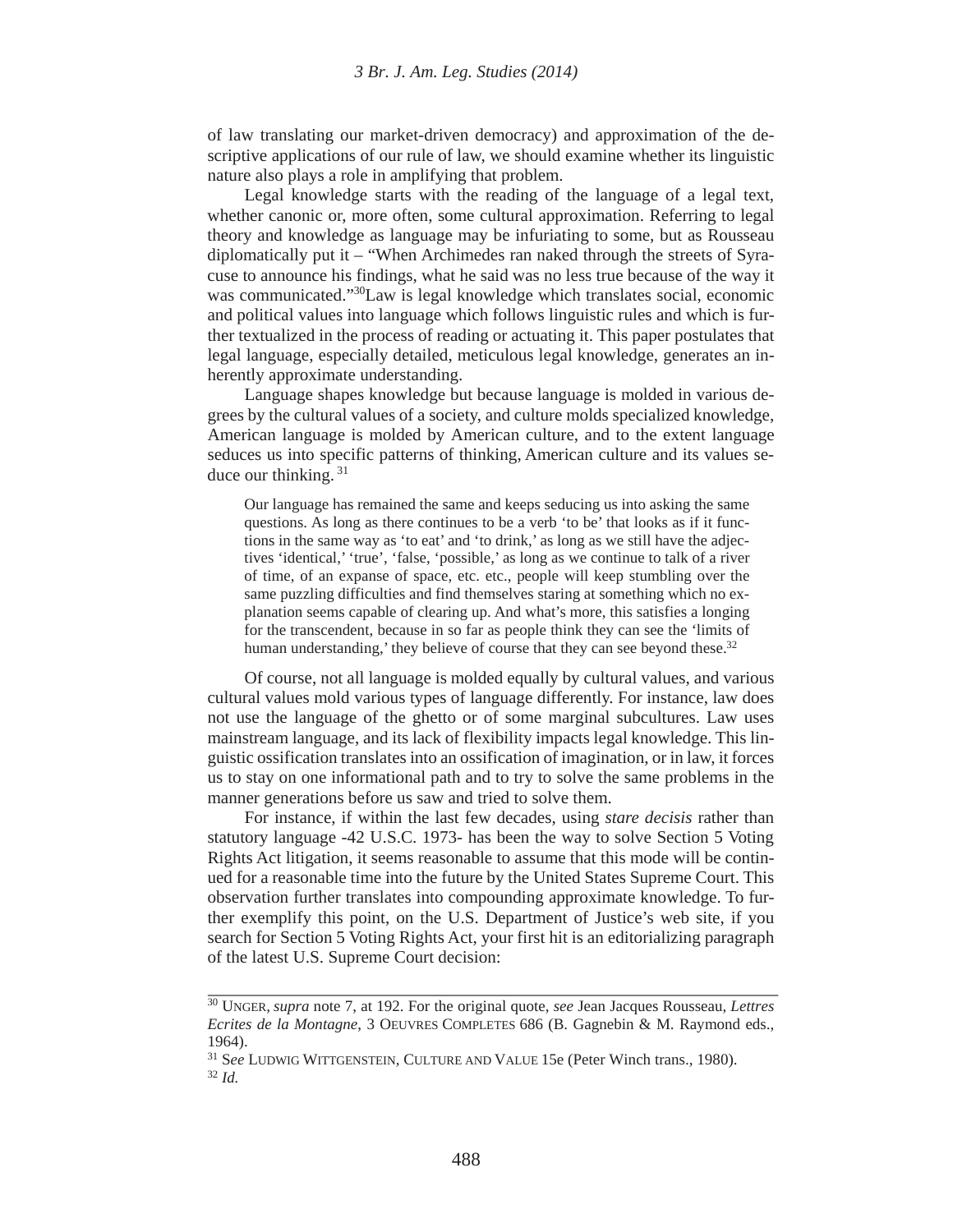On June 25, 2013, the United States Supreme Court held that it is unconstitutional to use the coverage formula in Section 4(b) of the Voting Rights Act to determine which jurisdictions are subject to the preclearance requirement of Section 5 of the Voting Rights Act, *Shelby County v. Holder*, 133 S. Ct. 2612 (2013).33

The link to the statutory language appears further below in the page, almost as if an afterthought.<sup>34</sup>

 Linguistic ossification and ossified imagination have a potentially positive effect; by remaining the same over a longer period of time, language could and sometimes does foster common understanding. In law, especially, this result is highly desirable. It can be said that the only period of societal calm that persists for long is when interested parties and the population at large see in legal language the same thing, or understand it as saying the same thing. Put another way, the more flawless the communication between our social, economic and political values and their legal articulation, the easier it is to preserve social order.

However, as seen here, it is easier to maintain a flawless communication between the textual rendition of our rule of law – the Constitution -- and our social and political commitment than between the various statutory applications of our rule of law, and our interpretation of those legal texts. Again, that may be because the Constitutional text is rather vague, has a religious flavor,  $35$  and encourages a religious type of understanding. If religious understanding requires one to go beyond the letter of the text, the same result surely occurs when faced with the much more detailed statutes which abound in arid, hard to grasp, descriptive language. It seems that no matter the degree of legal detail, nothing is obvious when it comes to law (*No vehicles in the park*). Nothing seems to be comprehensively described within statutory language, for instance. Or, as Wittgenstein noted, maybe all "assertions about reality, assertions which have different degrees of assurance"<sup>36</sup> may appear obvious, and easy to grasp, but somehow, the most obvious assertions "may become the hardest of all to understand."37

While slow to change, as Wittgenstein observed, language is nevertheless open to interpretation. Common law language is even more so open. As Hart noticed, law in the form of legal language incorporates cultural influences, whether social observations or philosophical inquiries. To the extent that pre-existing cultural interpretations mold our legal understanding, we can talk about a cultural corrective of the multitude of possible legal readings. Think about how a statute needs to be read together with its judicial applications, which then needs to be divided into its binding and not-binding part (the law student's classical distinction between holding and dicta), which in fact will be applied more or less as a matter of faith until something happens and a contradiction between the legal language assumed as binding and a specific situation will need to be resolved anew. That

<sup>33</sup> *Section 5 of the Voting Rights Act,* JUSTICE.GOV,

http://www.justice.gov/crt/about/vot/sec\_5/about.php (last visited Apr. 12, 2014).

<sup>34</sup> *Subchapter I-A: Enforcement of Voting Rights*, JUSTICE.GOV, http://www.justice.gov/crt/about/vot/42usc/subch\_ia2.php#anchor\_1973c (last visited Apr. 12, 2014).

<sup>35</sup> *See, generally*, Duncan Kennedy, *American Constitutionalism as Civil Religion: Notes of an Atheist*, 19 NOVA L. REV., 909 (1995).

<sup>&</sup>lt;sup>36</sup> LUDWIG WITTGENSTEIN, ON CERTAINTY 66 (Denis Paul & G.E.M Anscombe trans., G.E.M Anscombe & G.H von Wright eds., 1969).

<sup>37</sup> WITTGENSTEIN, *supra* note 31, at 17e.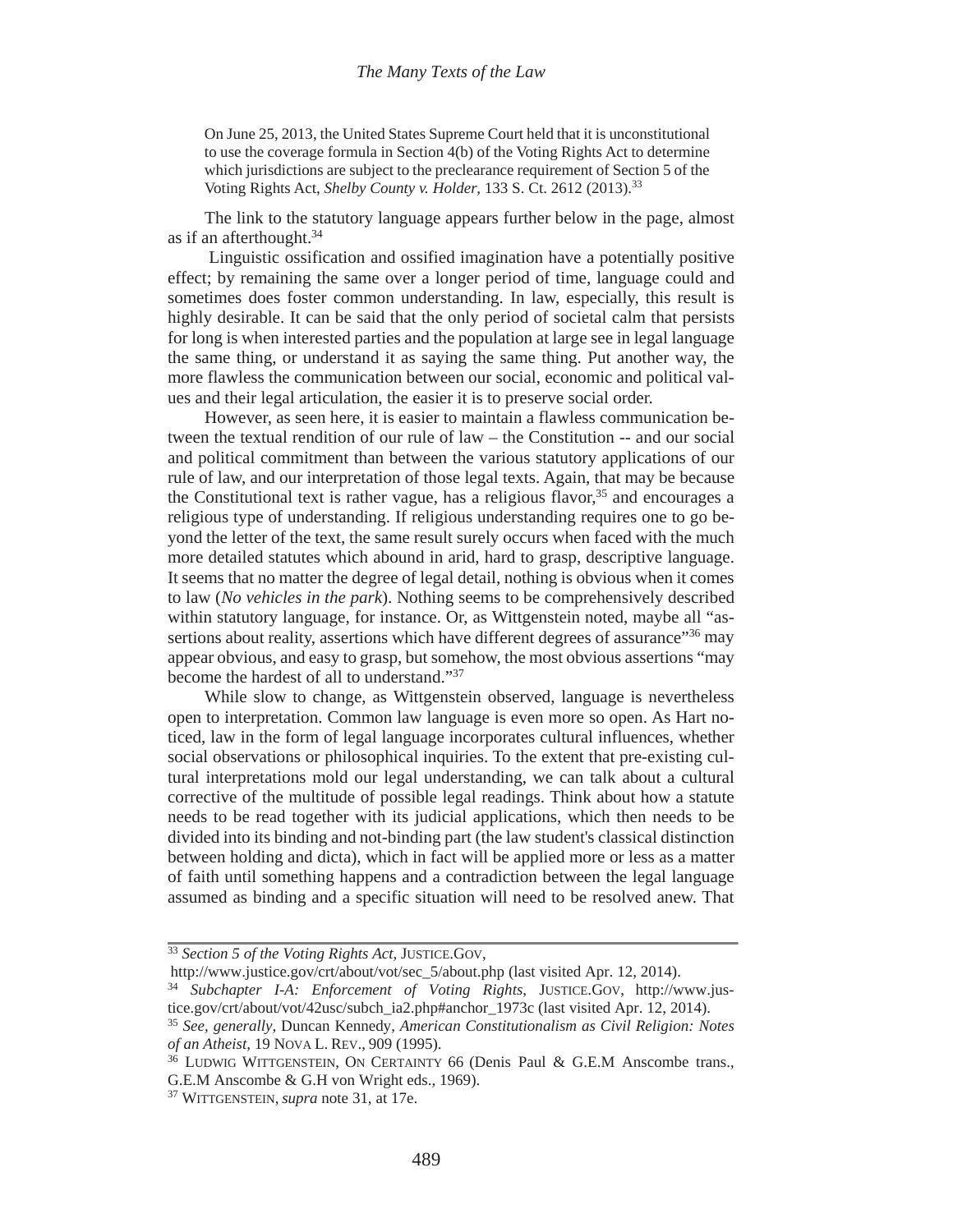will involve the specific language at issue quoted and questioned and the cycle will continue!

All these brief linguistic observations suggest that language affects our understanding and legal language affects our legal knowledge. That linguistic phenomenon seems to have only one desired effect, that of preserving the approximate nature of legal knowledge.

Concluding the findings of this first part of the paper, we saw that legal philosophers such as Hart noticed our imperfect legal knowledge. Additionally, the structure of our legal system promotes perhaps so many legal applications of our rule of law that it becomes impossible to know much of them other than by their main ideas and title, much like we refer to *Section 5 Voting Rights Act litigation*, but we do not really know what those cases contain.<sup>38</sup> Continuously detailing normative texts forces the reader to use interpretive cultural tools to decipher it. This further preserves the imperfect and approximate nature of legal knowledge. Furthermore, legal language is not something which people recite aloud with their eyes closed while holding hands, or whose words people sing and dance to, or post on their FACEBOOK account for further social engagement, or even ponder about their meaning. Even the most renowned jurists of the land approximate legal language from its very inception and then its application is further inexactly publicized.

## III. RANDOM EXAMPLES ABOUT LAW'S AMBIGUITY FOR JURISTS AND **CITIZENRY**

As explained above, our rule of law, legal theory, favors normative rules. Its practical application to particular circumstances favors its positivist or descriptive side. If the rule of law and its bare linguistic rendition constitute the back bone of everybody's general legal education and cultural legal background, at the opposite spectrum, its detailed statutory or case law application remains only vaguely known and approximated by the majority of the public. Furthermore, it is only taught formally in law schools.<sup>39</sup>

42 U.S.C. 1973.

 $38 \frac{\text{S}}{\text{S}}$  1973: Denial or abridgement of right to vote on account of race or color through voting qualifications or prerequisites; establishment of violation

<sup>(</sup>a) No voting qualification or prerequisite to voting or standard, practice, or procedure shall be imposed or applied by any State or political subdivision in a manner which results in a denial or abridgement of the right of any citizen of the United States to vote on account of race or color, or in contravention of the guarantees set forth in section 4(f) (2) [42 USCS  $\S$ 1973b(f) (2)], as provided in subsection (b).

<sup>(</sup>b) A violation of subsection (a) is established if, based on the totality of circumstances, it is shown that the political processes leading to nomination or election in the State or political subdivision are not equally open to participation by members of a class of citizens protected by subsection (a) in that its members have less opportunity than other members of the electorate to participate in the political process and to elect representatives of their choice. The extent to which members of a protected class have been elected to office in the State or political subdivision is one circumstance which may be considered: Provided, That nothing in this section establishes a right to have members of a protected class elected in numbers equal to their proportion in the population.

<sup>39</sup> *See generally*, KENNEDY, *supra* note 28.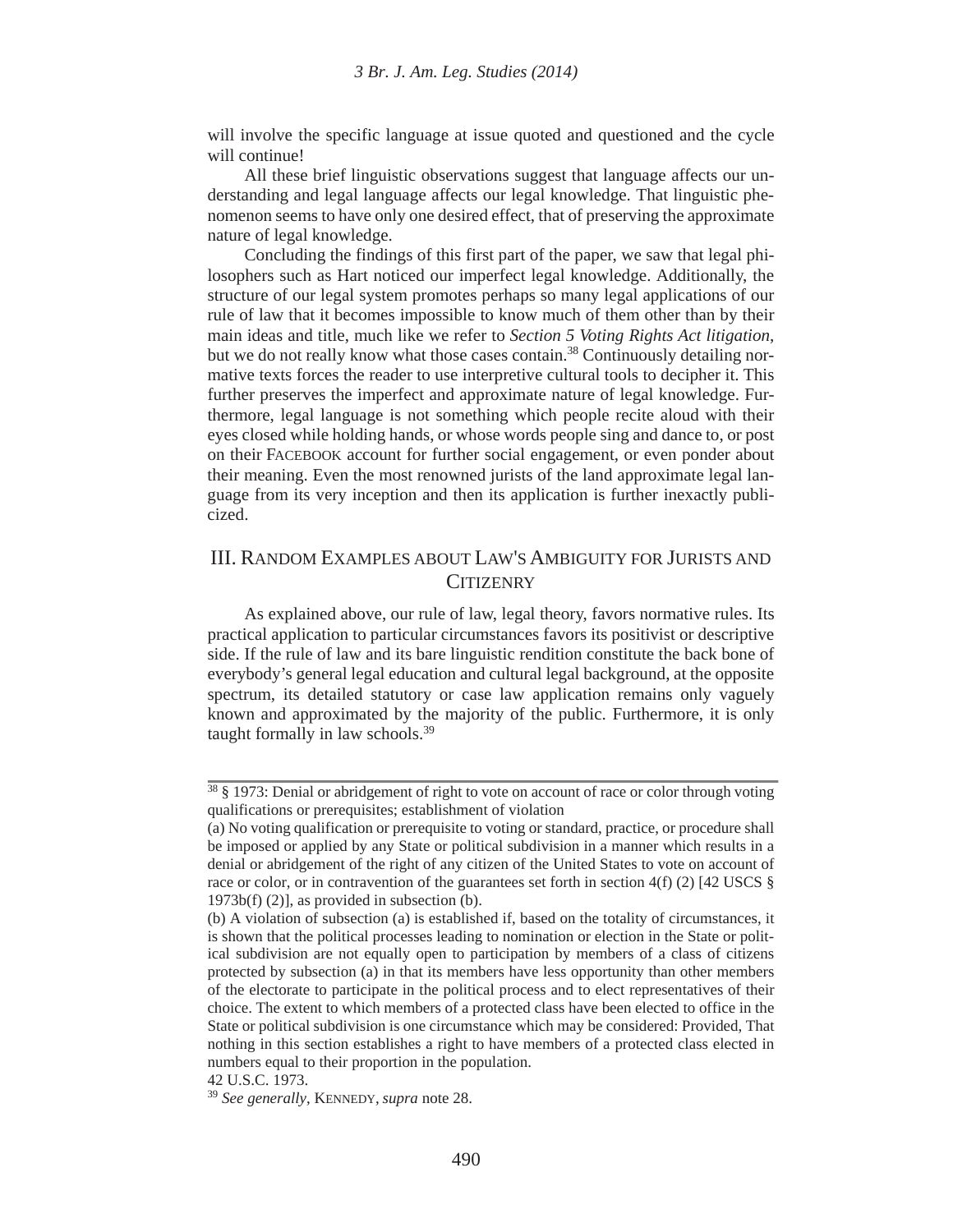#### *The Many Texts of the Law*

From a textual perspective, the United States Constitution represents the embodiment of our rule of law. It gives legal meaning to our geo-political commitment to a democratic market economy. The Federal Constitution has been further amended in order to give legal meaning to new social and economic circumstances. For instance, the Fifteenth Amendment became part of the Federal Constitution in 1870 in order to render illegal the exercise of property rights over human beings and avoid further social disruption. The history of the latter half of the 19<sup>th</sup> century was briefly summarized and legally translated into two constitutional amendments, including the Fifteenth Amendment, whose two paragraphs read as follows:

The right of citizens of the United States to vote shall not be denied or abridged by the United States or by any State on account of race, color, or previous condition of servitude.

The Congress shall have power to enforce this article by appropriate legislation.

This Constitutional language is confined within the dual political commitment to a market democracy, by describing the democratic need to vote. While still abstract and impersonal, the language of this amendment also uses some specific descriptors such as "on account of race, color, or previous condition of servitude," in an attempt to make it both inclusive and contemporarily relevant within the perimeters of the liberal political theory of that time. Reality proved that "[d]espite the clear wording of the Fifteenth Amendment,"40it remained easily avoided in practice, as African Americans remained effectively disenfranchised. Both Congress and the U.S. Supreme Court refused to do anything in a game of "After you, my dear Alphonse," which seemed "amusing to everybody, except the Negro."41 It took a century to attempt to apply it to the practice of everyday life of the former Confederacy, through statutory provisions and the subsequent cases interpreting them.

This highly structured legal system has a somehow equally well structured cognitive counterpart. Americans are reasonably well aware of the Federal Constitution, its Bill of Rights, and some of the subsequent Amendments. This could be the result of the fact that our entire culture is suffused with our Constitutional principles, with the embodiment of our rule of law. Also, it could be caused by the fact that the Constitutional text is brief and vague, almost religious,<sup>42</sup> which makes it easy to grasp and comprehend. Whether because of its simplicity or its short length, when one retains the gist of an article, the gist often coincides with the entire text. Indeed, as many observed already, legal knowledge is most inexact when it comes to detailed statutes.<sup>43</sup> However, no one has been able to generalize from there and summarize that legal confusion becomes the product of detailed textualization. The more detailed and arid the text of the law, the more sense it makes to incorporate pre-existent cultural knowledge in the process of reading it, if only to make it more useful, that is, to have a scope that seems useful in more

<sup>&</sup>lt;sup>40</sup> CHARLES L. ZELDEN, THE SUPREME COURT AND ELECTIONS: INTO THE POLITICAL THICKET 11 (2010).

<sup>41</sup> RICHARD M. VALELLY, THE TWO RECONSTRUCTIONS: THE STRUGGLE FOR BLACK ENFRANCHISEMENT 142 (2004).

<sup>42</sup> *See* Kennedy, *supra* note 35.

<sup>43</sup> *See* HART, *supra* note 9.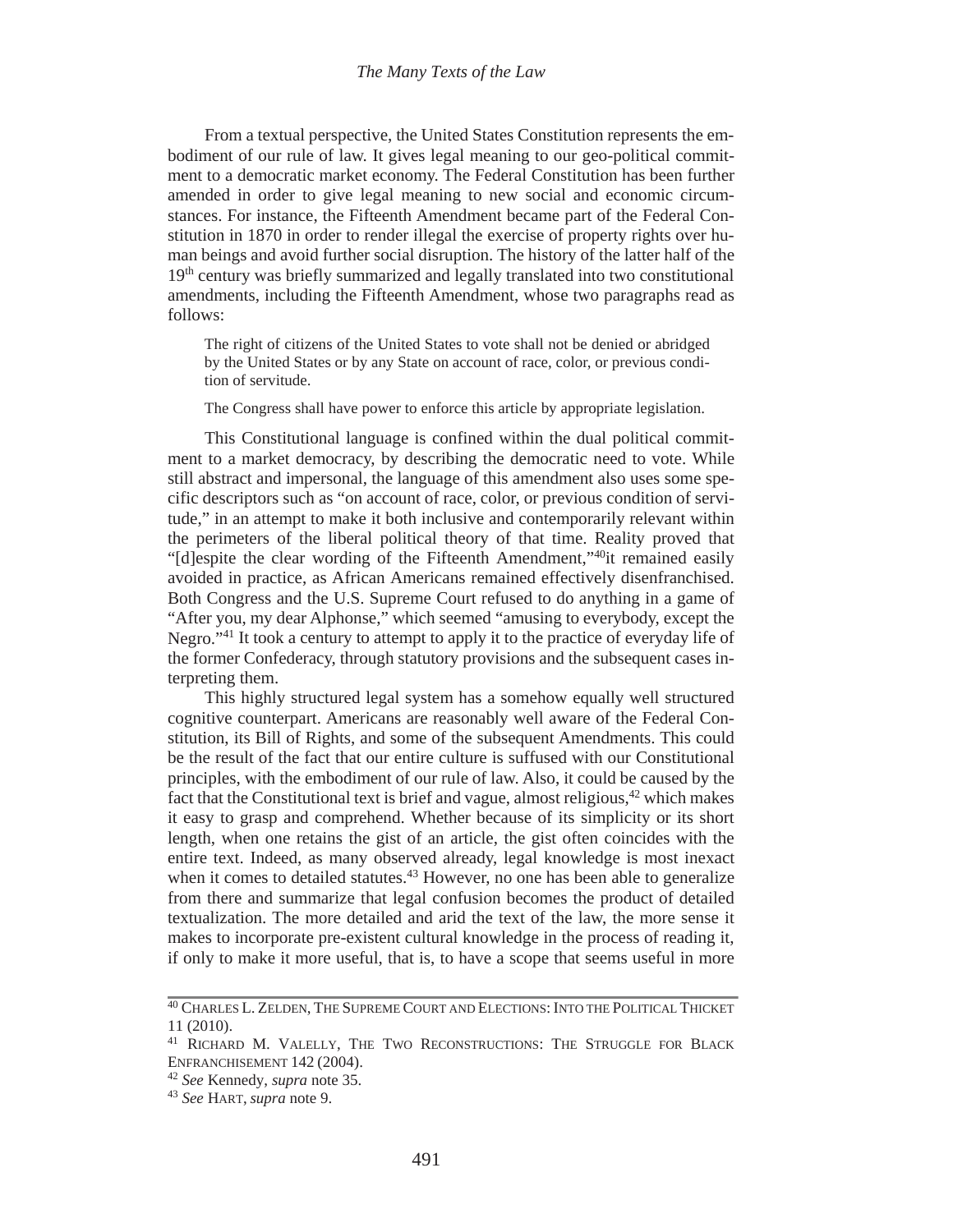than one minor instance. Even more likely is that one will avoid the official text altogether and read some apocryphal, inexact, but more clear and comprehensible textual version, which is also more easily accessible technologically. Think only about the ease of access by performing a Google search for "section 5 voting rights" whose first hit is a governmental web site belonging to the Department of Justice, which starts by editing the statutory language and then by offering a section called "voting news." 44

What constitutes a clear apocryphal version varies. For instance, in the  $19<sup>th</sup>$ century, cultural manifestations of constitutional amendments included newspaper editorials, comments, and articles, as well as speeches and letters by political celebrities of the day. There is no evidence that *The New York Times* reproduced and published the text of the Fifteenth Amendment until every citizen could recite it. But there is proof that *The Times* published many reactions to this legal text. On April 11, 1870, for instance, it published an emotional, poetic, metaphor-laden letter Frederick Douglas wrote earlier on April 5, which had the advantage of summarizing the gist of the Amendment upon which Americans and, for the first time, African-Americans could and should vote:

The revolution wrought in our condition by the Fifteenth Amendment of the Constitution of the United States, is almost startling, even to me. I view it with something like amazement. It is truly vast and wonderful, and when we think through what labors, tears, treasures and precious blood it has come, we may well contemplate it with solemn joy. Henceforth, we live in a new world, breath a new atmosphere, have a new earth beneath and a new sky above us. Our new condition brings with it that which should make us thoughtful as well as joyful. It sweeps the future of our ancient shortcomings, and flings us as a race upon our own responsibility. Equal before the Lord, equal in the ballot-box and in the jury-box, the glory or shame of our future condition is to lie upon ourselves<sup>45</sup>.

Interestingly, despite its clear meaning, $46$  there is a huge gap between the text of the Fifteenth Amendmentand its application in the former Confederate states.<sup>47</sup> The difference of interpretation could be seen as the result of the divergent cultural values between the North and the South as well as between the white and black communities of the former Confederate states. The cultural convergence element, briefly explained earlier, requires a long period of time in which cultural values are able to become common and voluntarily absorbed, promoted and thus obeyed. As shown here, it took a century to start the cultural dialogue of their moral importance and incorporate them into a detailed legal text.<sup>48</sup>

Within the structure of our legal system, the gap between the wording of the Fifteenth Amendment and its application was solved in the same textual manner as the earlier Constitutional gap between the ideas of a market democracy and of human beings as the object of property: through more legal text. Suffice it to mention that before the adoption of the Fifteenth Amendment, judges readily applied

<sup>44</sup> *Voting,* JUSTICE.GOV, www.justice.gov/crt/about/vot/ (result obtained Apr. 12, 2014).

<sup>45</sup> Frederick Douglas, *Frederick Douglass on the Fifteenth Amendment*, N.Y. TIMES, Apr. 11, 1870 at 1.

<sup>46</sup> ZELDEN, *supra* note 40.

<sup>47</sup> *Id.* at 11-35.

<sup>48</sup> *See* now 42 U.S.C. 1973 (originally Pub. L. 89–110, title I, § 2, Aug. 6, 1965).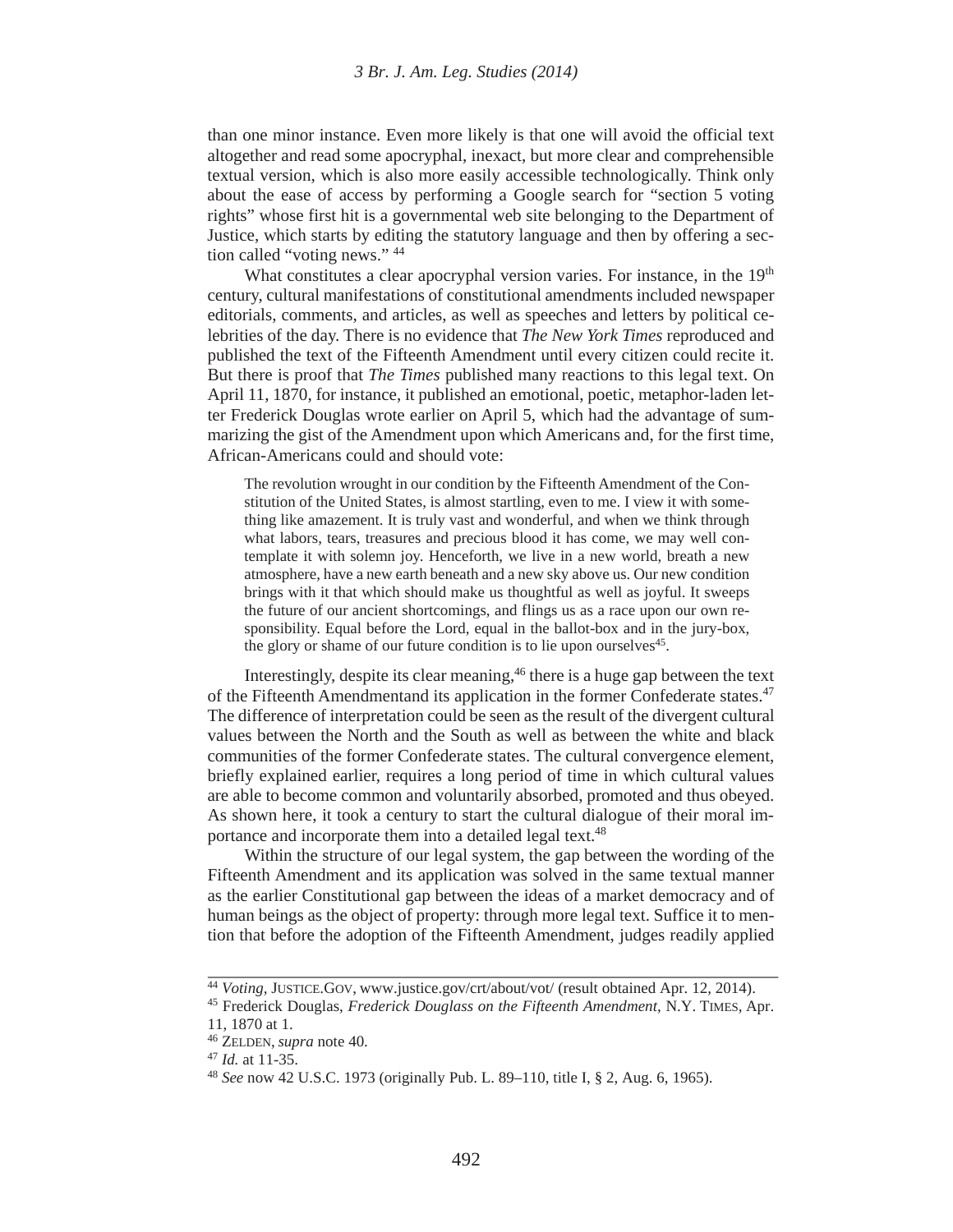the positive law known as the Fugitive Slave Acts of 1793 and 1850, $49$  which stipulated federal involvement in slave-catching in Northern states, while expressing moral qualms about the evil nature of slavery.50 One infamous instance is *Prigg v. Pennsylvania*, 51 where Justice Story held that the federal Fugitive Slave Act precluded a Pennsylvania state law that prohibited blacks from being taken out of Pennsylvania into slavery, and overturned the conviction of Edward Prigg – a slave catcher who kidnapped the black woman Margaret Morgan to bring her back into slavery - as a result. Even more dramatically, the Supreme Court reached its decision in *Dredd Scott v. Sandford*, 52 by holding that slaves were not citizens within the meaning of the Constitution and therefore were not entitled to the rights that belong to citizens,53 to only reverse itself years later, in the *Slaughter-House Cases*, 54 on the same constitutional grounds – fortunately much changed since 1842.

In 1965, following the principles of our rule of law and in the wake of the deadly events at the Edmund Pettus Bridge in Selma, Alabama, the federal Congress finally passed specific legislation which applied both legal theory and prudence to rectify the wrongs created by our American slavery past.<sup>55</sup> With that specific act of legislation, the datable act of 1965, Congress hoped that there would be no further dilemmas in understanding and applying the right to vote laws. If the Fifteenth Amendment gave voice to democratic political principles, the Voting Rights Act of 1965 applied those principles. The language of the Act incorporated the political wisdom of the day, political reasoning or prudence,<sup>56</sup> and applied it to the reality of the American South.<sup>57</sup> Each subsequent amendment and case law interpretation meant a new application of those hard-won moral and democratic principles to a particular historical moment, which created their own approximate and imperfect cognitive dissonance between the text of the law and its actuation.

The Voting Rights Act 1965 specifically and permanently outlawed:

election procedures denying or abridging the "right of any citizen of the U.S. to vote on account of race or color;"

 $49$  Act of February 12, 1793, 1 Stat. 302 (1793) (providing for removal of alleged slaves "upon proof to the satisfaction of such [federal] judge or [state] magistrates"); Act of September 18, 1850, 9 Stat. 462 (1850) (expanding federal involvement in capture of fugitive slaves, including providing for appointment of special federal commissioners to hear fugitive rendition proceedings and issue certificates of removal; also establishing penalties for interfering with capture of runaways).

<sup>50</sup> For an in-depth discussion about the morality of upholding the Fugitive Slave Act, *see, e.g.*, ROBERT M. COVER, JUSTICE ACCUSED (1975) and Ronald Dworkin, *The Law of the Slave-Catchers (Book Review)*, TIMES LITERARY SUPPLEMENT, Dec. 5, 1975, at 1437.

<sup>51</sup> Prigg v. Pennsylvania, 41 U.S. 539 (1842).

<sup>52</sup> Dred Scott v. Sandford, 60 U.S. 393 (1857).

<sup>53</sup> J. Randy Sawyer, *The Last Line of Defense: A Comparative Analysis of United States Supreme Court and New Jersey Supreme Court Approaches to Racial Bias in the Imposition of the Death Penalty*, 7 SETON HALL CONST. L.J. 663, 721 (1997).

<sup>54 83</sup> U.S. 36, 73, 21 L. Ed. 394 (1872).

<sup>55</sup> For more details, *see generally,* ZELDEN, *supra* note 40.

<sup>56</sup> See *supra* notes 32 et seq. and accompanying text.

<sup>57</sup> ZELDEN, *supra* note 40, at 36, 50.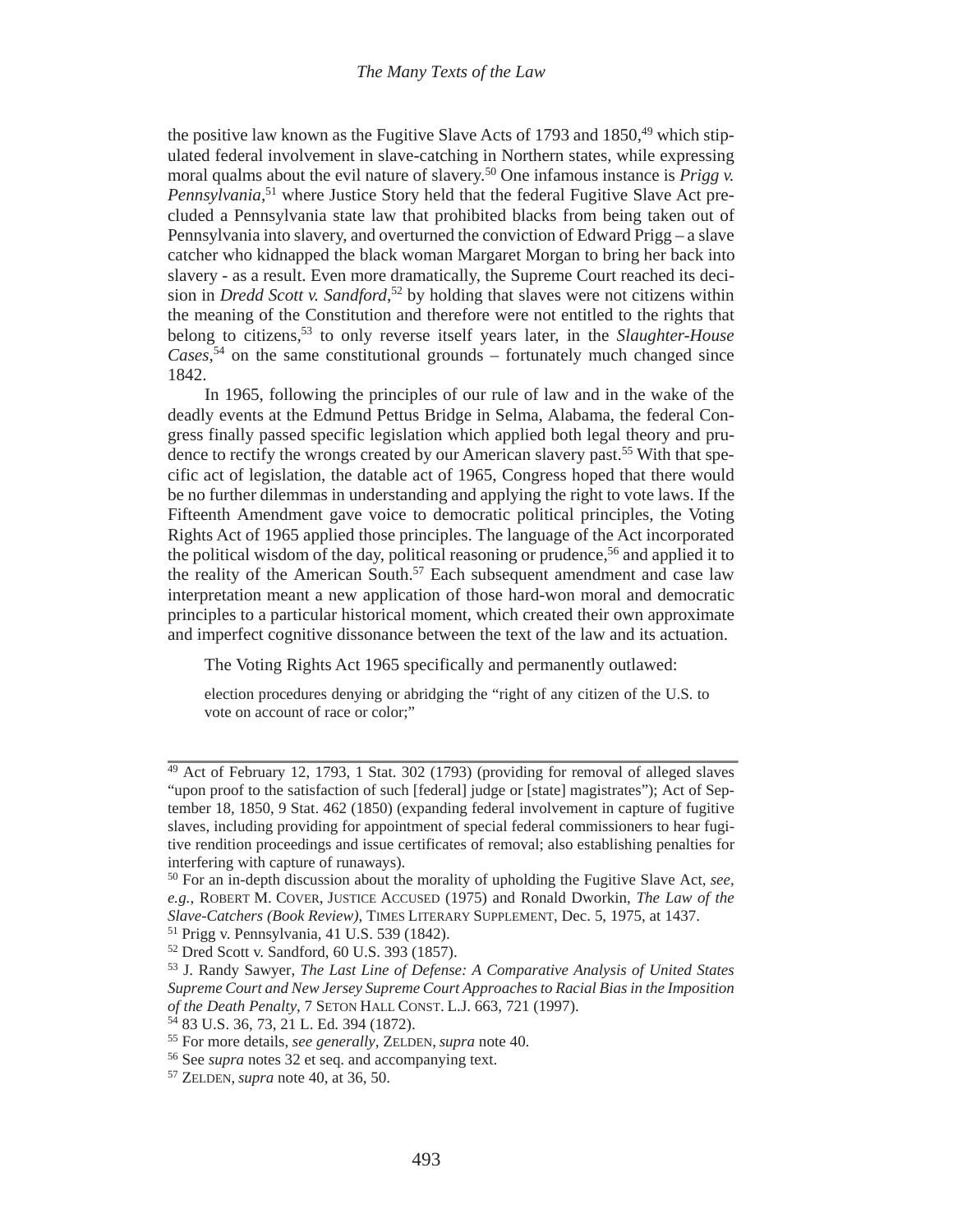literacy and moral requirements and other such test or device that denied or abridged voting rights of racial minorities.

In addition, the Act contained some temporary provisions which needed periodical Congressional intervention in the form of extensions. Among them, Section 5 requires "preclearance of all changes in voting laws or procedures in certain states and political subdivisions."58 Since then, Section 5 has been renewed four times, most recently in 2006. Its latest renewal, like the preceding one, is supposed to last 25 years and, like its preceding extension, is already heavily litigated, as well as, apparently, manipulated, $59$  and caricatured. $60$ 

Though exceedingly detailed, Section 5 remains a harbinger of ambiguity as it continues its course through the judiciary system. Some of its preceding extensions, for example, caused the United States Supreme Court Justices to "make up" statutory language under the guise of interpreting and "applying" the statute.<sup>61</sup> Some may argue that it sounds worse than it is.<sup>62</sup> Moreover, just last year, for instance, the Department of Justice invoked Section 5 to stop Republican- backed voter-identification laws in Texas and South Carolina from going into effect. But was it the spirit or the letter of the law DOJ invoked? Does it make any difference if the DOJ invoked the gist of the law? If we look at the issues raised in *Shelby County v. Holder*,  $63$  during oral argument $64$  one is at a loss to answer these questions. Furthermore, while this case was pending, most of us followed its course through blogs or even comedians' monologues<sup>65</sup> or online news outlets.<sup>66</sup> All these outlets, official or not, are easily accessible through the Internet, but only the apocryphal ones are easy to understand perhaps because the language they use is more culturally relevant to the reader than the arid canonic text of the law.

The litigation raised by the application of Section 5 of the 1965 Act demonstrates that legal approximation persists irrespective of the level of detail of the legal text. Through the decades following its passage, the language of the Voting Rights Act has been approximated and guessed, and misquoted by all courts including the Supreme Court of the land, $67$  which indicates that our understanding or the Act is imperfect, and neither lay subjects nor legal professionals can agree

<sup>64</sup>*Available at*

<sup>58</sup> Daniel McCool, *Meaningful Votes, in* THE MOST FUNDAMENTAL RIGHT: CONTRASTING PERSPECTIVES ON THE VOTING RIGHTS ACT 3-35 (Daniel McCool ed., 5th ed. 2012).

<sup>59</sup> Steven Yaccino & Lizette Alvarez, *New G.O.P. Bid to Limit Voting in Swing States*, N.Y. TIMES, Mar. 29, 2014.

<sup>60</sup> Marquel, *New G.O.P. Bid to Limit Voting Swing States. Black Districts to Vote at Local Zoos*, THEPOTHOLEVIEW.COM, Mar. 29, 2014.

<sup>61</sup> See discussion below.

<sup>62</sup> *Id.*

<sup>63</sup> Shelby Cnty. v. Holder, 570 U.S. \_\_\_ (2013)

http://www.supremecourt.gov/oral\_arguments/argument\_transcripts/12-96.pdf.

<sup>65</sup> Bill Maher, *Maybe The Voting Rights Act Is Not Helping Minorities*, *available at*http://www.realclearpolitics.com/video/2013/03/02/bill\_maher\_maybe\_the\_voting rights act is not helping minorities.html.

<sup>66</sup> Paul M. Barett, *The Unintended Consequences of the Voting Rights Act*, BUSINESSWEEK.COM (Mar. 4, 2013), http://www.businessweek.com/articles/2013-03- 04/unintended-consequences-of-the-voting-rights-act.

<sup>67</sup> See discussion below.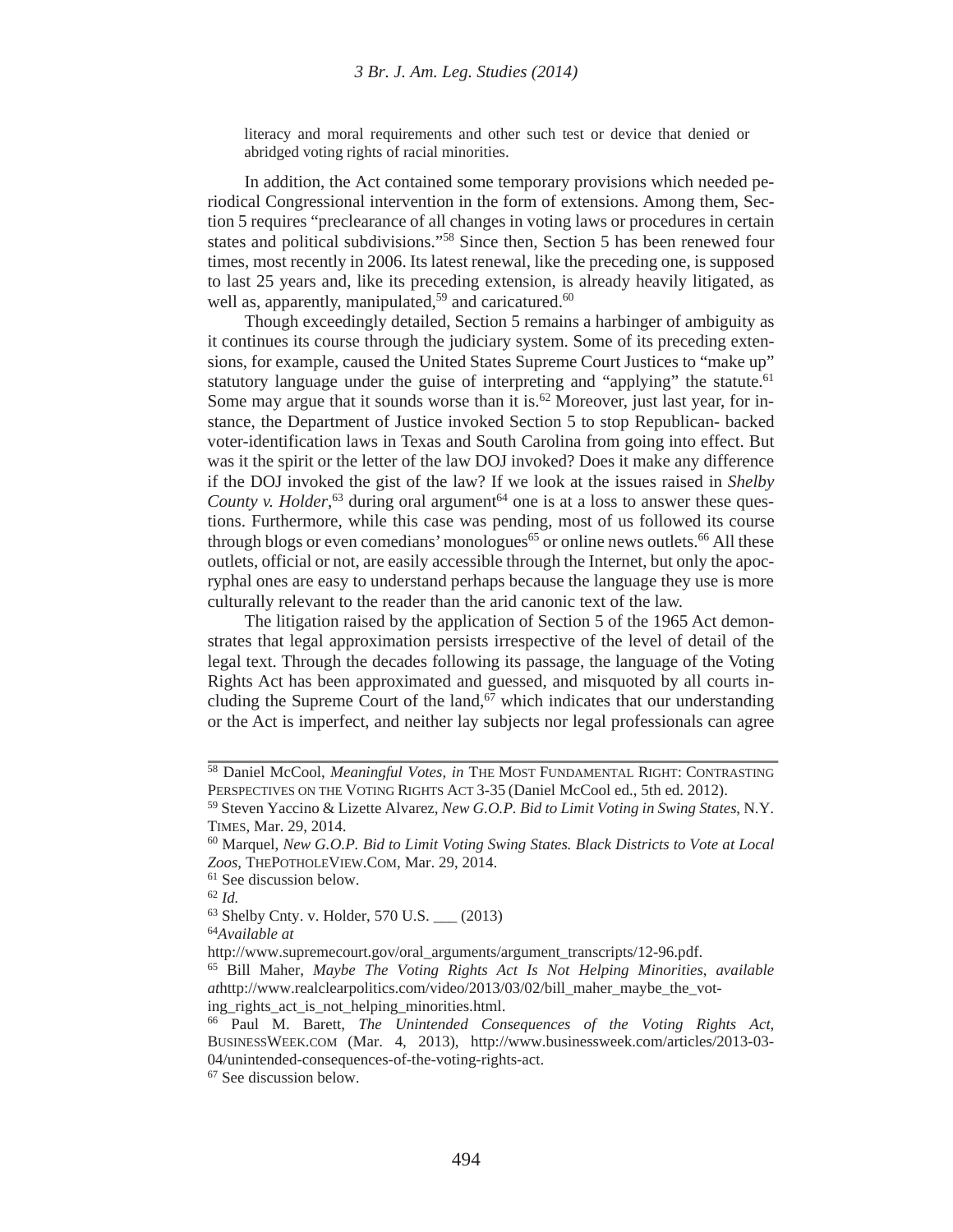on anything other than a limited temporary meaning.

The following are but two examples representing Voting Rights Act cases which reached the United States Supreme Court: *Beer v. United States*, 68 and *Reno v. Bossier Parish School Board.*<sup>69</sup> In *Beer,* the U.S. Supreme Court held that applying Section 5, the DOJ had to determine within the preclearance context whether the proposed change would have a discriminatory effect on the minority voting rights effect defined as "retrogression."70

By prohibiting the enforcement of a voting-procedure change until it has been demonstrated to the United States Department of Justice or to a three-judge federal court that the change does not have a discriminatory effect, Congress desired to prevent States from "undo(ing) or defeat(ing) the rights recently won" by Negroes. H.R.Rep.No.91-397, p. 8, U.S. Code Cong. & Admin. News 1970, p. 3284. Section 5 was intended "to insure that (the gains thus far achieved in minority political participation) shall not be destroyed through new (discriminatory) procedures and techniques." S.Rep.No.94-295, p. 19, U.S. Code Cong. & Admin. News 1975, p. 785.

When it adopted a 7-year extension of the Voting Rights Act in 1975, Congress explicitly stated that "the standard (under s 5) can only be fully satisfied by determining on the basis of the facts found by the Attorney General (or the District Court) to be true whether the ability of minority groups to participate in the political process and to elect their choices to office is Augmented, diminished, or not affected by the change affecting voting...." H.R.Rep.No.94-196, p. 60 […] In other words the purpose of § 5 has always been to insure that no voting-procedure changes would be made that would lead to a retrogression in the position of racial minorities with respect to their effective exercise of the electoral franchise (emphasis added). $71$ 

As shown above, "retrogression" is a conclusion the Justices used to define an undesired effect under Section 5. Retrogression was meant to describe the effect prohibited by Section 5, which were changes that place minority voters in a worse position than under the status quo ante.<sup>72</sup>

But using that term the Court did not rely on the statutory language. By using a term that was not part of the statutory language, the Court indicated that their legal understanding, their legal knowledge was imperfect. As Justice Thurgood Marshall noted in his dissent,<sup>73</sup> the term "retrogression" came from a passage in an extraneous document, a House Report, that the Court identified in its opinion. Legislative history, of course, is not an integral part of a statute.

In justifying its convoluted construction of § 5, however, the Court never deals with the fact that, by its plain language, § 5 does no more than adopt, or arguably

<sup>&</sup>lt;sup>68</sup> Beer v. United States, 425 U.S. 130 (1976).

<sup>69</sup> Reno v. Bossier Parish Sch. Bd., 528 U.S. 320 (2000).

<sup>70</sup> *Beer*, 425 U.S. at 141.

<sup>71</sup> *Id*. at 140-41.

<sup>72</sup> Peyton McCrary, *The Constitutional Foundations of the "Preclearance" Process: How Section 5 of the Voting Rights Act Was Enforced, 1965-2005* in McCool ed., *supra* note 58,at 44-45.

<sup>73</sup> *Beer*, 425 U.S. at 146.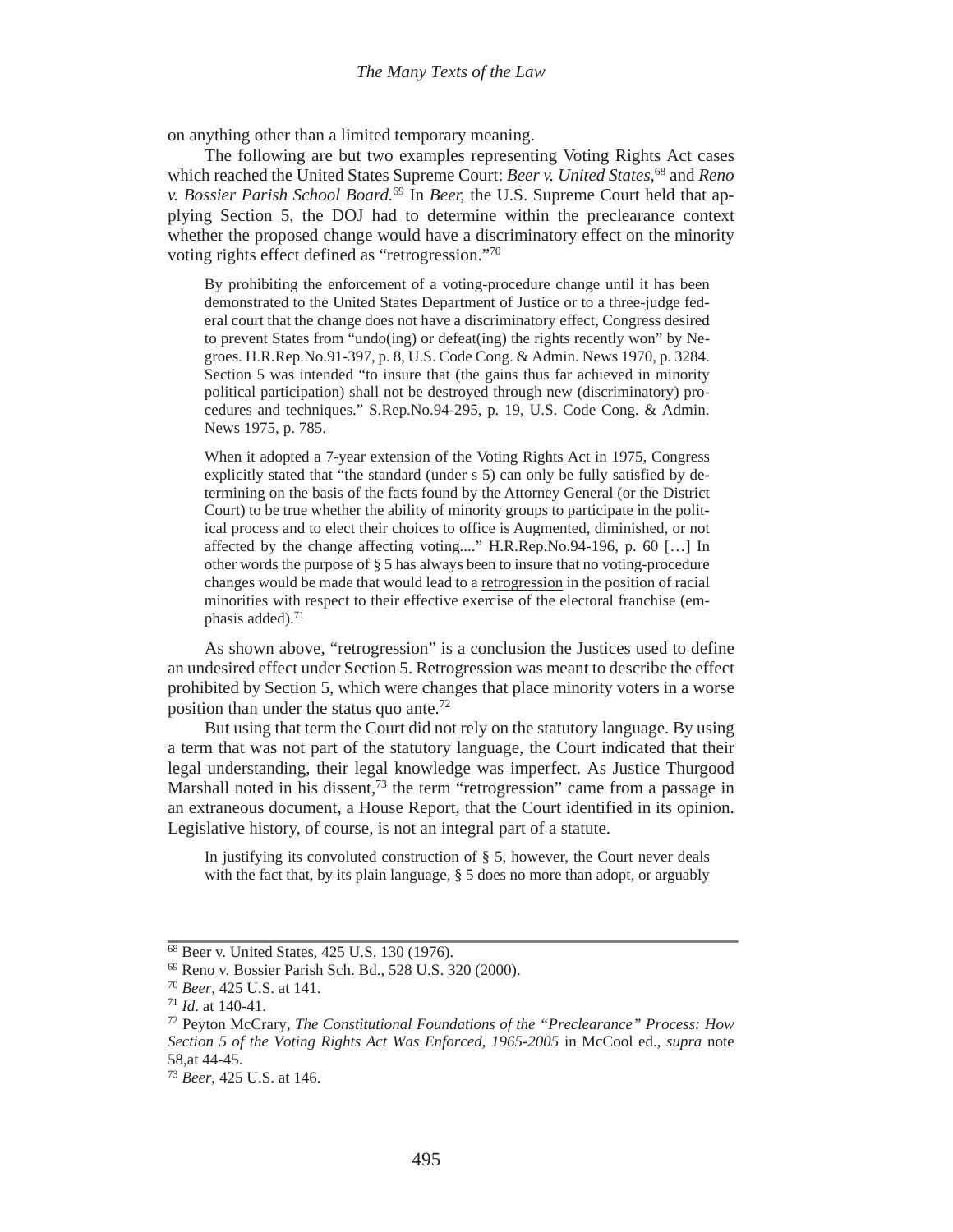expand,FN5 the constitutional standard. Since it has never been held, or even suggested, that the constitutional standard requires an inquiry into whether a redistricting plan is "ameliorative" or "retrogressive," A fortiori there is no basis for so reading § 5. While the Court attempts to provide a basis by relying on the asserted purpose of § 5 to preserve present Negro voting strength … it is wholly unsuccessful. What superficial credibility the argument musters is achieved by ignoring not only the statutory language, but also at least three other purposes behind  $§$  5.<sup>74</sup>

*Reno v. Bossier Parish School Board,*75 rather than rectifying the earlier approximate legal meaning, incorporated it. Rather than focus on the statutory language of Section 5, its canonic language, the Court again ignored it. This seems a clear indication that legal knowledge cannot emanate solely from the official text of the law, and fictional tools, such as "stare decisis" are best suited to ensure its normative function of promoting the rule of law. Justice Scalia, who wrote the majority opinion in *Bossier,* and who, ironically, is probably the Court's most committed opponent of the relevance of statutory history,<sup>76</sup> incorporated the previous Court construct of "retrogression" in *Bossier's* statutory application of Section 5, and further diluted the statutory knowledge by expanding this term of art to define the statutory "purpose" as well as its "effect."77

These examples demonstrate that statutes, which are detailed applications of our rule of law, embodied by our Constitution, cannot and do not generate exact legal knowledge. To the contrary, their descriptive, arid content encourages approximate knowledge which needs to be supplemented with other sources in addition to the statutory language itself. This reality reminds one of Hart's observations that legal differences are inherent and jurists use specific tools to ensure legal coherence viewed as necessary for law's normativity.78 *Stare decisis* works as a corrective tool.

Justice Benjamin Cardozo quoting William Galbraith Miller's *The Data of Jurisprudence*79 described the importance of *stare decisis* more than a century ago, in this way:

If a group of cases involves the same point, the parties expect the same decision. It would be a gross injustice to decide alternate cases on opposite principles. If a case was decided against me yesterday when I was a defendant, I shall look for the same judgment today if I am plaintiff. To decide differently would raise a feeling of resentment and wrong in my breast; it would be an infringement, material and moral, of my rights.<sup>80</sup>

Cardozo's Sisyphus-type of hunt for consistency in the face of approximate legal knowledge and ambiguity is perhaps best matched by that of Justice Antonin

<sup>74</sup> Beer v. United States, 425 U.S. 130, 149-50 (1976).

<sup>75</sup> Reno v. Bossier Parish Sch. Bd, 528 U.S. 320 (2000).

<sup>76</sup> More on Scalia's inconsistent statutory interpretation, *see, e.g.*, *Ransom v. FIA Card Services, N.A* 131 S.C.t 716, 731 et seq. (2011) (Scalia's dissent); also, Mark Tushnet, *Theory and Practice in Statutory Interpretation*, 43 TEX. TECH L. REV. 1185 (2011). 77 *Bossier*, 528 U.S. at 341.

<sup>78</sup> *See* HART, *supra* note 9.

<sup>79</sup> WILLIAM GALBRAITH MILLER, THE DATA OF JURISPRUDENCE (1903).

<sup>80</sup> BENJAMIN N. CARDOZO, THE NATURE OF THE JUDICIAL PROCESS 33-34 (1921).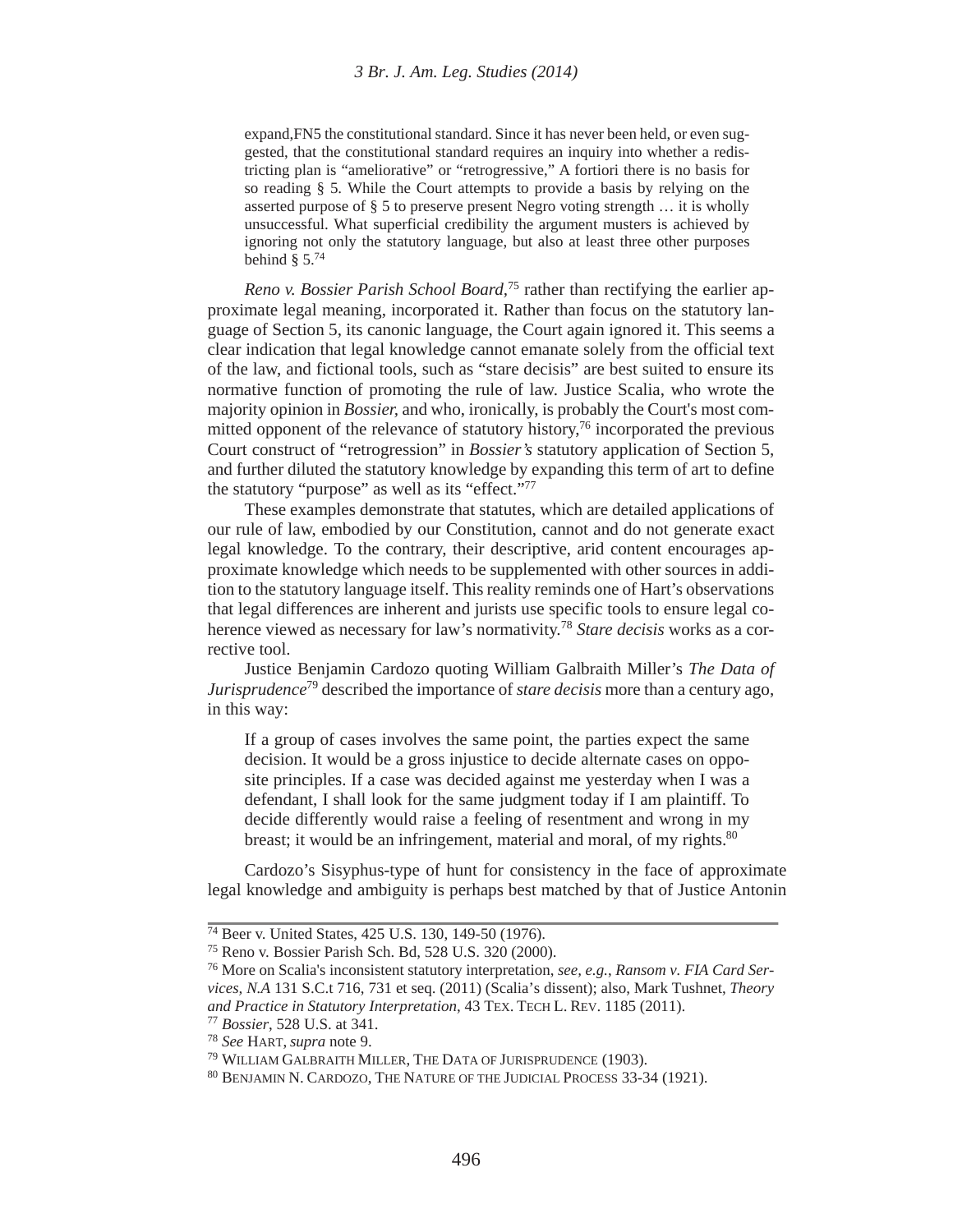Scalia, whose attempts to ensure consistency are remarkable:

[O]ne of the most substantial... competing values [in adjudication], which often contradicts the search for perfection, is the appearance of equal treatment. As a motivating force of the human spirit, that value cannot be overestimated.<sup>81</sup>

More philosophically than factually possible, Justice Scalia professes to use statutory language to a fault.<sup>82</sup> In practice, though, he uses whatever tools fit the decision he has in mind – in our Voting Rights Act example, Scalia used legislative history ignoring the statutory language.<sup>83</sup>

Others are more honest and realize that professing one thing and doing another does not change reality. For instance, scholars have noted the unreliable character of *stare decisis* since 1930, when Jerome Frank published his findings that a court could decide one way or the opposite and make its reasoning appear equally flawless.84 The Critical Legal Studies movement founded itself upon a similar point.85

If legal knowledge is inherently imperfect because of its highly hierarchical structure which encourages retention of the main constitutional principles (the rule of law translating our market-driven democracy) and approximation of the descriptive applications of our rule of law, we also saw that its linguistic nature also plays a role in this legal ambiguity. To continue our investigation then the next step should be an introspective analysis of our legal education.

### IV. HAVE HEAVILY EDITED CASEBOOKS INTRODUCED THE TASTE FOR THE APOCRYPHAL AND PARTIAL

American law schools are renowned for their Socratic method which makes students learn as they espouse their ignorance. The birth of this method dates back to 1870, the year when Christopher Columbus Langdell became Harvard's Dane Professor:

The day came for its first trial. The class gathered in the old amphitheater of Dane Hall – the one lecture room of the School – and opened their strange new pamphlets, reports bereft of their only useful part, the head-notes! The lecturer opened his.

"Mr Fox, will you state the facts in the case of Payne v. Cave?"

Mr. Fox did his best with the facts of the case.

83 William D. Popkin, *An Internal Critique of Justice Scalia's Theory of Statutory Interpretation*, 76 MINN. L. REV., 1133, 1143 (1992).

<sup>81</sup> Antonin Scalia, *The Rule of Law as a Law of Rules*, 56 U. CHI. L. REV., 1175, 1178 (1989).

<sup>82</sup> Antonin Scalia, *Common-law Courts in a Civil-Law System: The Role of United States Federal Court in Interpreting the Constitutions and Laws*, *in* A MATTER OF INTERPRETATION: FEDERAL COURTS AND THE LAW 3, 31 (1997).

<sup>84</sup> JEROME FRANK, LAW AND THE MODERN MIND 72 (1930).

<sup>85</sup> *See, e.g.*,UNGER, *supra* note 22; Michael H. Davis, *Death of a Salesman's Doctrine: A Critical Look at Trademark Use*, 19 GA. L.REV. 233, 279 (1985); Dana Neacsu, *CLS Stands for Critical Legal Studies, If Anyone Remembers*, 8 J.L. & POL'Y 415 (2000).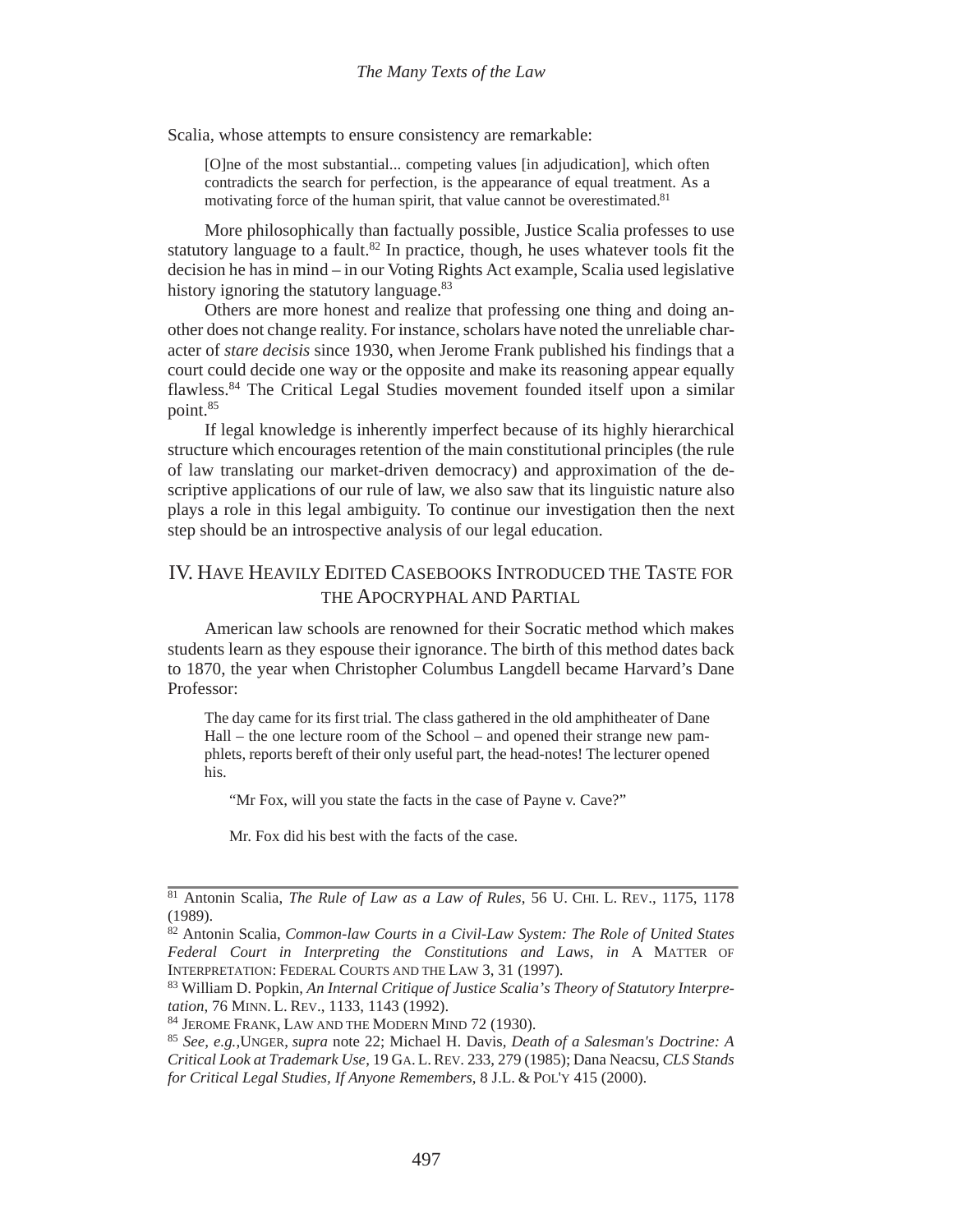"Mr. Rawle, will you give the plaintiff's argument?"

Mr Rawle gave what he could of the plaintiff's argument.

"Mr. Adams, do you agree with that?"

And the case-system of teaching law had begun....<sup>86</sup>

From the perspective of this article, what is remarkable about Langdell's method, as then Harvard President Eliot remarked, was his reliance on the authentic version of the law (an accurate version of a decision). Professor Langdell taught law by asking his students to go to the original sources. And indeed, *Payne v. Cave*, the case that started the Harvard educational revolution was reproduced in the case book in its entirety.87 Langdell did not ask his students to approximate the law or recite definitions and rules: "When and by what statute were lands made alienable in England after the conquest?"88 nor "What is the difference between an action of trespass and an action of trespass upon the case?"89 Langdell believed and taught his students that learning law was possible by reading and analyzing the original sources $90$  which were both available – printed in the case book, and available to a limited extent in the library – and understandable, thus permitting the deconstruction of the text and its reconstruction through analysis.

Langdell's original Socratic method relied on case-books as an anthology, a collection of cases presented in their entirety to the student to read and analyze. Langdell thought using primary sources, the law itself in its original authoritative form, would teach students "what the law is."91 By analogy to chemistry, Harvard University President Eliot explained Langdell' s methodology:

[Langdell] told me that the way to study [law] was to go to the original sources. I knew it was true, for I had been brought up in the science of chemistry myself; and one of the first rules of a conscientious student of science is never to take a fact or a principle out of second hand treatises, but to go to the original [source].<sup>92</sup>

Interestingly enough, for the last century, the case law method has departed from its original meaning, as envisaged by what purports to be the Langdell method: asking the students to read and analyze cases, "the orginal source" of law. Now, casebooks are such a collection of heavily edited and shortened versions of

<sup>92</sup> *Id.* at 361.

<sup>86 2</sup> CHARLES WARREN HISTORY OF THE HARVARD LAW SCHOOL AND EARLY LEGAL CONDITIONS IN AMERICA 372 (1908).

<sup>87</sup> Payne v. Cave, 3 T.R. 148, 3 Burr. 1921 (1789).

<sup>88</sup> WARREN, *supra* note 86, at 373.

<sup>89</sup> *Id.*

<sup>90</sup> *Id.* at 361.

<sup>&</sup>lt;sup>91</sup> Interestingly, however, Langdell did not claim that his casebook was to facilitate case learning in the Socratic model. In his first casebook, available in the Harvard Law Library, he says simply that he was making the casebook available because there were not enough copies of the cases in the library collection.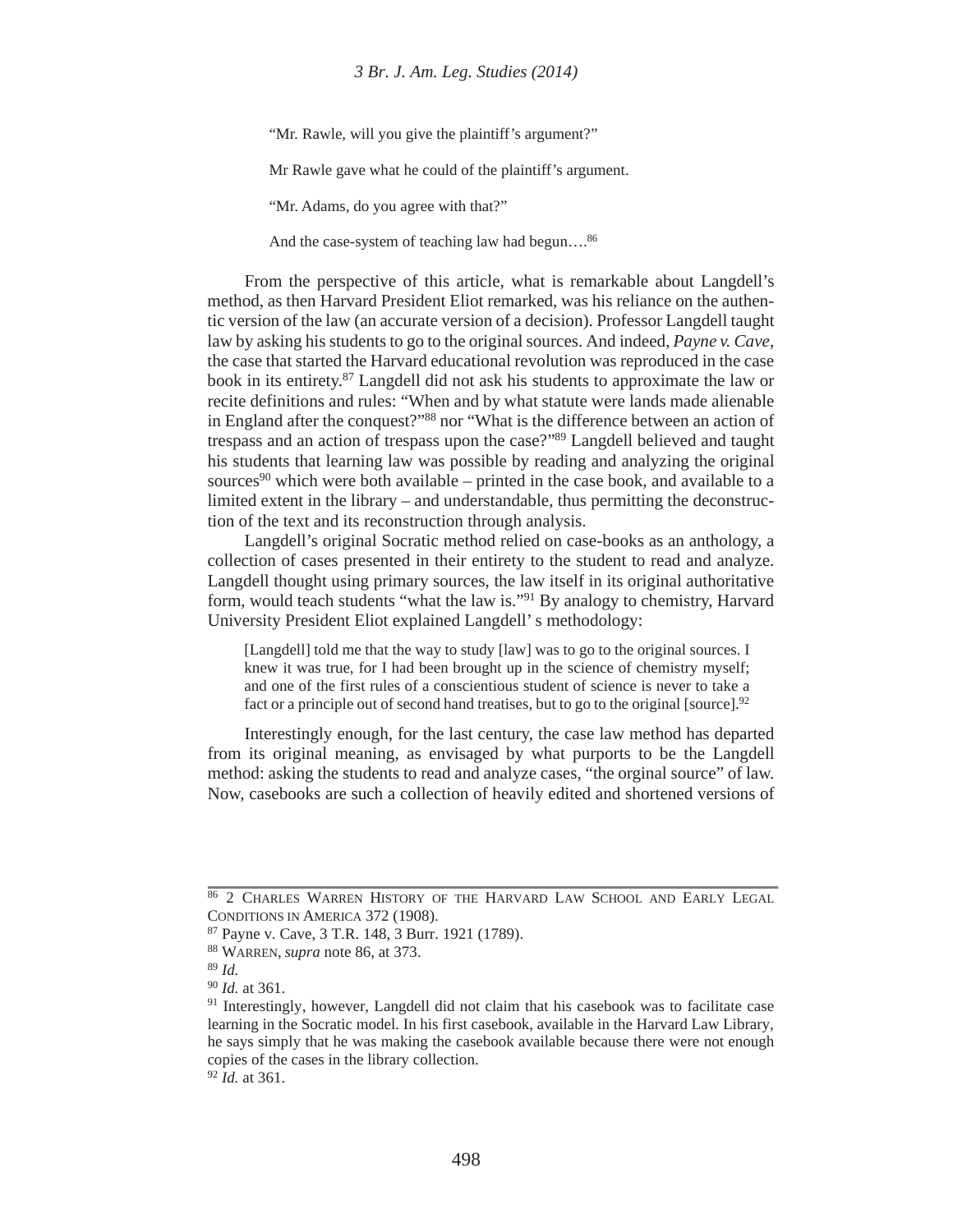cases<sup>93</sup> that their purpose cannot be Langdell's-- teaching students "to never take a fact or a principle out of second hand treatises, but to go to the original [document for] that fact or principle."94 Under the guise of adherence to Langdell's principle that law is science, casebooks are currently serving the students a goulash of definitions and rules, and contextual information, in other words secondary sources. Ironically, this is what Langdell wanted to end, because something like this potpourri method is what law students were taught in the pre-Langdell years.

Today, such shorthand study of the law mirrors, perhaps unintentionally, a technological culture, which panders to the limited attention span inculcated and fostered by the advent of MTV, videogames and social media interactions. Could it be possible that this legal ersatz chips away at our professional reverence for the original source of the law, and as professionals we are getting ready to treat a WIKIPEDIA version of the law in the same manner that Langdell's conscientious law student read the original text –albeit reproduced in a case book under the supervision of a law student – the research assistant – and of his law professor?

## V. HOW THE DISTRIBUTION OF LEGAL KNOWLEDGE AND OUR USE OF TECHNOLOGY ENCOURAGE RELIANCE ON APOCRYPHAL TEXTS

Perhaps the way professionals are taught encourages a shift of their reliance. Perhaps technology has a role in that too, and it causes both professionals and lay citizens to confuse or ignore differences between the original and the apocryphal version of the law.

In this section we will focus on one factor that we believe continues to make legal knowledge ambiguous for the lay person: the distribution of legal information and how we interact with it and perform legal research in a way that further contributes to the dilution of legal knowledge. Technology intermediates any textual reading, and this paper argues, favors a legal reading of the more widely accessible though not necessarily official texts.

Our society is governed by the "rule of law" which engenders a specific type of legal system with specific legal rules which enjoy a well-established set of characteristics. As Roberto M. Unger explained, to become binding and enforceable rules, the laws of any liberal state, need to be "general, uniform, public, and capable of coercive enforcement."95 But what does it mean to be public today in our culture suffused by legal vernacular? Do we need to access the canonic, official, legal texts? Is it sufficient to read a WIKIPEDIA summary? If commercial entities can publish official versions of governmental law, can a WIKIPEDIA summary replace them all? Furthermore, as this paper suggests, if our legal knowledge is by its nature approximate, what is the value of the canonic text? It seems that we

<sup>93</sup> E. Allan Farnsworth, *Casebooks and Scholarship: Confessions of an American Opinion Clipper*, 42 SW. L.J. 903, 909 (1988) (collections of cases easy to digest by students); Matthew Bodie, *The Future of the Casebook: An Argument for an Open-Source Approach*, 57 J. LEGAL EDUC. 10, 14 (2007) (casebooks collages of cases); Anne M. Corbin & Steven B. Dow, *Breaking the Cycle: Scientific Discourse in Legal Education,* 26 TEMP. J. SCI. TECH & ENVTL. L. 191 (2007) (casebooks collections of heavily edited and summarized cases; empirical data about the percentage of dicta casebooks reproduce).

<sup>&</sup>lt;sup>94</sup> 2 CHARLES WARREN HISTORY OF THE HARVARD LAW SCHOOL AND EARLY LEGAL CONDITIONS IN AMERICA. 361 (1908).

<sup>95</sup> UNGER, *supra* note 7, at 73.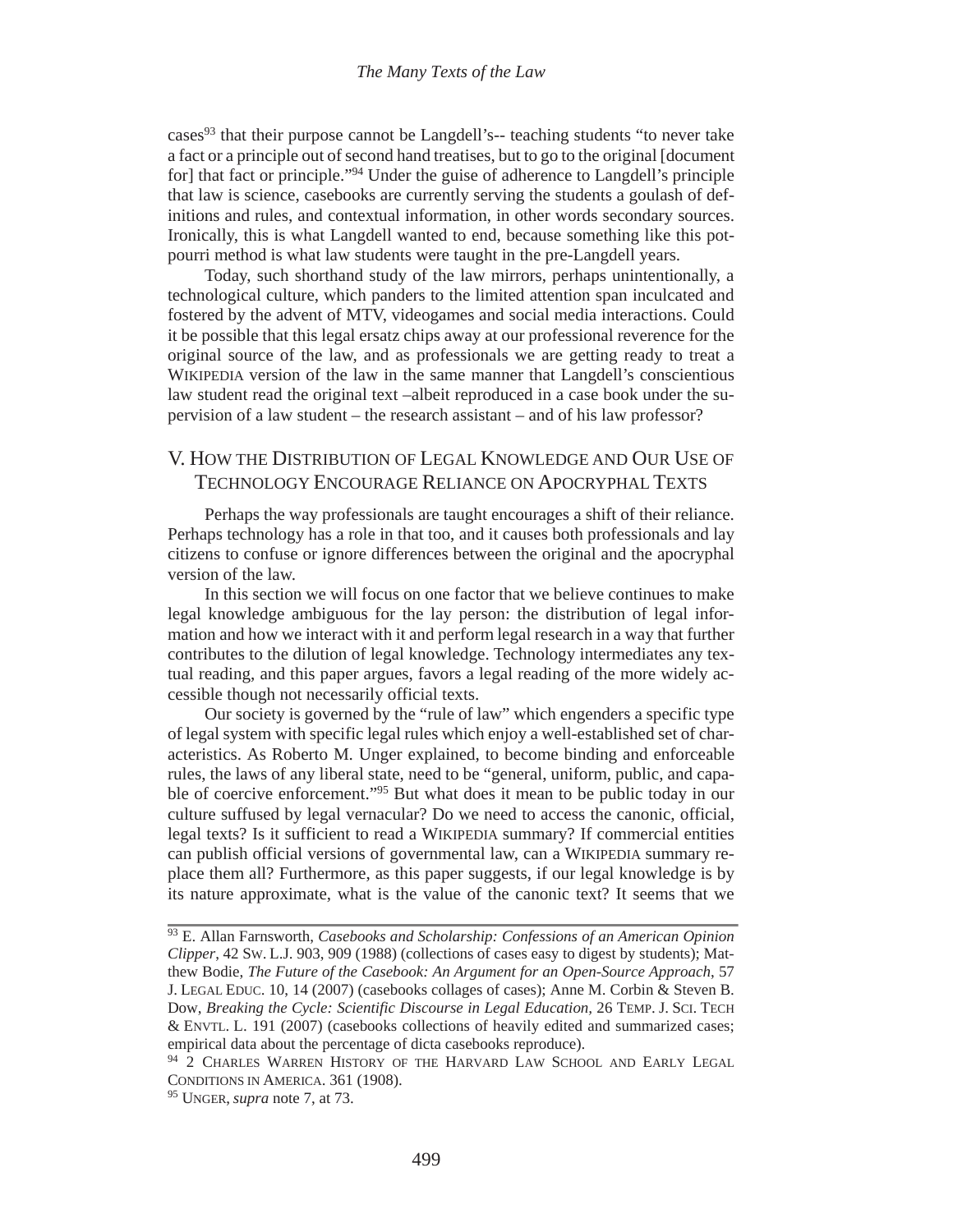ignore it either because it is dense or because to apply it both jurists and lay people need to understand it and their understanding relies on cultural manifestations of the rule of law.

Our "rule of law" requires its legal norms to be public, as Unger makes clear. This mandate was established by the Articles of Confederation. Article I, §5, cl. 3 of the U.S. Constitution requires the same: "Each House shall keep a Journal of its Proceedings, and from time to time publish the same…" Article IV, §1 also adds that all legal norms be published and authenticated:

Full faith and credit shall be given in each state to *the public acts, records, and judicial proceedings of every other state*. And the Congress may by general laws prescribe the manner in which such acts, records, and proceedings shall be proved, and the effect thereof.<sup>96</sup>

However, publicity has a historical reality and it may mean different things depending on the technology available at a specific point in time. For instance, since 1813, the government became responsible for distributing legal information to specific institutions, libraries. The *Resolution for the Printing and Distribution of an Additional Number of the Journals of Congress, and of the Documents Published Under Their Order*, 97 was subsequently amended and it became the *Act Providing for Keeping and Distributing All Public Documents.*<sup>98</sup> A year later the Government Printing Office was created, charged with "packing, distributing, collecting, arranging, classifying, and preserving such documents."99

 Until very recently, technology reduced this conversation to print. The GPO's publications were: one collection of print statutes, the Statutes at Large and their codified version, *the United States Code*, one set of cases from the United States Supreme Court*,* the United States Reports, ominously abbreviated U.S., and the rules issued by federal agencies, again in two formats, sequentially –the Federal Register - and topically – the Code of Federal Regulations. With few exceptions, such as New York's statutory compilations privately published by Thomson/West and Elsevier/Lexis, state governments were responsible for making sure that, as Kafka suggested, and Bentham demanded, law remains accessible at all times to everyone.  $100$ 

Where the government does not print the information there is no official legal text for the specific set of legal norms. New York, for instance, has no official statutory compilations, as all statutory print publications belong to the duopoly – West and Lexis. Professionally, one may argue, there is a preference for the West product, as the national guide to uniform legal citations, *The Bluebook*, positions the West publication, *McKinney's Consolidated Laws of New York Annotated* ahead of the Lexis/Nexis product, *New York Consolidated Law Service*. <sup>101</sup> *The* 

 $\frac{96 \text{ U.S.} \text{CONST.}}{96 \text{ U.S.} \text{ CONST.}}$  art. IV, §1 (emphasis added).

<sup>97</sup> J. Res. 1, 13th Cong., 3 Stat. 140 (1813).

<sup>98</sup> Ch. 22, § 1, 11 Stat. 379, 379 (1859).

<sup>99</sup> *Id.*

<sup>100</sup> For more on the history of accessing legislation, *see, e.g.*, Shannon E. Martin & Gerry Lanosga, *The Historical and Legal Underpinnings of Access to Public Documents,* 102 LAW LIBR. J., 613 (2010).

<sup>&</sup>lt;sup>101</sup> THE BLUEBOOK: A UNIFORM SYSTEM OF CITATION 255 (Columbia Law Review Ass'n et al. eds., 19th ed. 2010).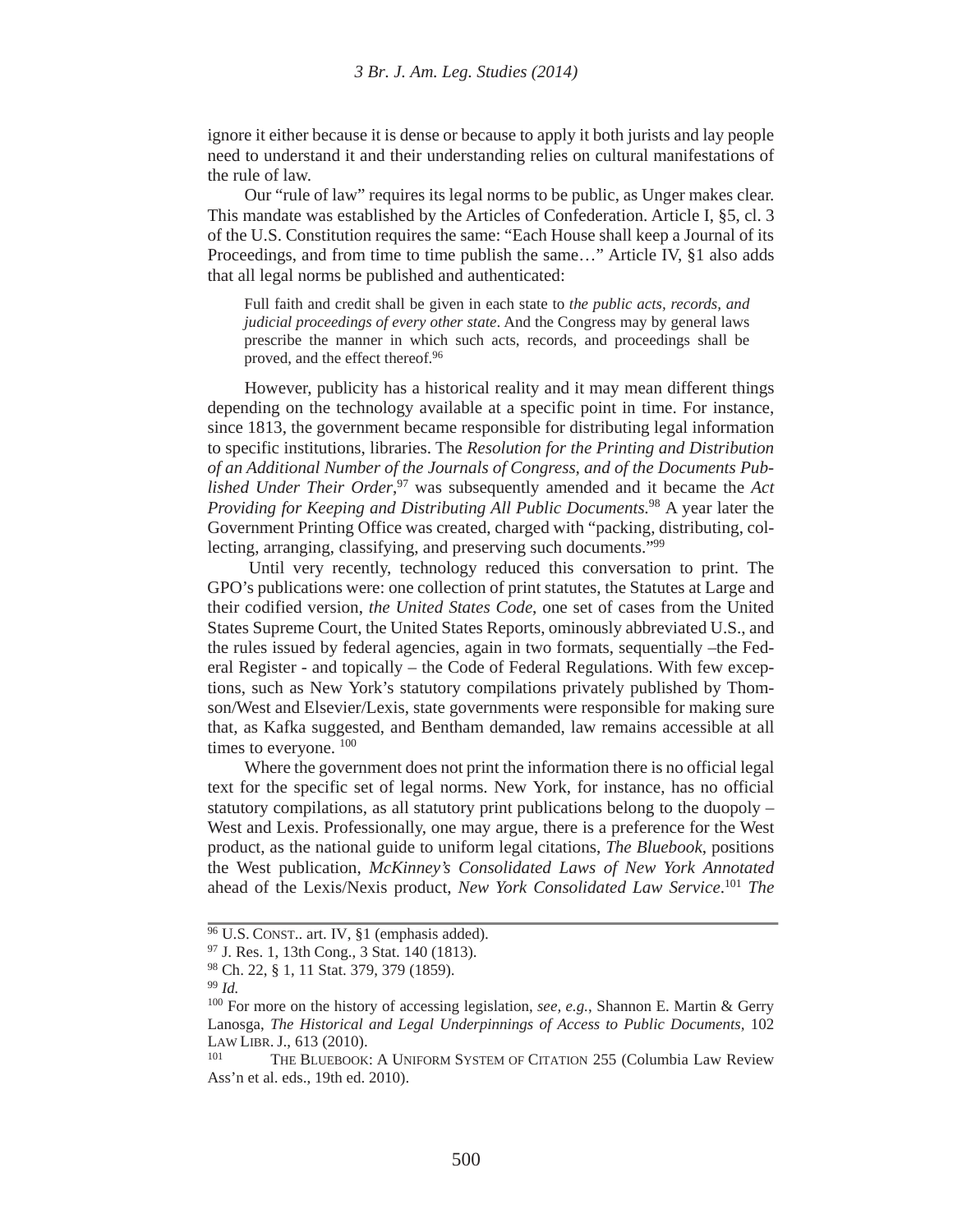*Bluebook* itself, however, specifically says "Cite to one of the following sources, if therein." 102However, as a practical matter, English reads from top to bottom, and McKinney's position as first listed further encourages its use by those following *The Bluebook*. In other words, while there is no official source,<sup>103</sup> the preferred sources are the financially highly prohibitive sources published by West and Lexis, making legal information the fiefdom of a legal duopoly.<sup>104</sup>

The advent of digitization did cause some extravagant results in the distribution of legal information. Within certain limits which have suddenly become both more obvious and insurmountable, the federal government has improved its digital presence and made legal research possible for free using the official digital repositories of statutes and administrative law.105 At the federal level, the search engine of the official web site, FDSys<sup>106</sup> continues to amass more and more statutory and administrative information, but its access remains cumbersome. Moreover, when it comes to case law, in addition to the overwhelming process of locating cases, updating their status is a money proposition dictated by the older behemoths Westlaw and Lexis, and their younger contender, the seemingly more affordable Bloomberg which charges a fraction of the price of the others.<sup>107</sup> At the state level, the legal research problems are so intractable that despite the fact that we could talk about New York officially published statutes for the first time, - ny.gov – open legislation – the questions of currency and authentication,  $^{108}$  for instance, remain unanswered, unknown, and unknowable.

Thus, while digitization made the government's work of publishing its laws much less difficult, the government –federal and state- chose to outsource this fundamental job of providing the official text of its laws, by contracting with commercial entities or making it easier for corporations to cannibalize its responsibilities – see the New York situation – and generate, collect, store, and retrieve the official version of our legal information, such as statutes and cases and then make legal knowledge a matter of who has enough money to pay for it. Perhaps the most outrageous legal dissemination is related to federal case law, which has hitherto

<sup>102</sup> *Id*. at 215.

<sup>&</sup>lt;sup>103</sup> KENDALL SVENGALIS, LEGAL INFORMATION BUYER'S GUIDE AND REFERENCE MANUAL 651 (2012).

<sup>104</sup> *See generally*, David Hall, *Google, Westlaw, LexisNexis and Open Access: How the Demand for Free Legal Research Will Change the Legal Profession,* 26 SYRACUSE SCI & TECH L. REP., 53 (2012).

<sup>105</sup> LEGAL RESEARCH WIKI, http://legalresearch.wikischolars.columbia.edu/ (last visited Aug. 5, 2014).

<sup>106</sup> FDSYS, http://www.gpo.gov/fdsys/(last visited Aug. 5, 2014).

<sup>&</sup>lt;sup>107</sup> There are less costly alternatives of these databases, some offered by each state Bar Association to their members. FastCase is such an alternative. CaseText.com is the new kid on the block still working to create a free-of-charge case law database with a crowd sourcing citatory.

<sup>108</sup> For more information on authentication, *see, e.g.*, http://community.aallnet.org/digitalaccesstolegalinformationcommittee/stateonlinelegalinformation

http://govinfo.sla.org/2011/07/28/authentication-digital-law-report-from-aall/

http://www.cga.ct.gov/2010/rpt/2010-R-0511.htm http://blog.law.cor-

nell.edu/voxpop/tag/authentication-of-electronic-legal-information/(last visited Aug. 5, 2014).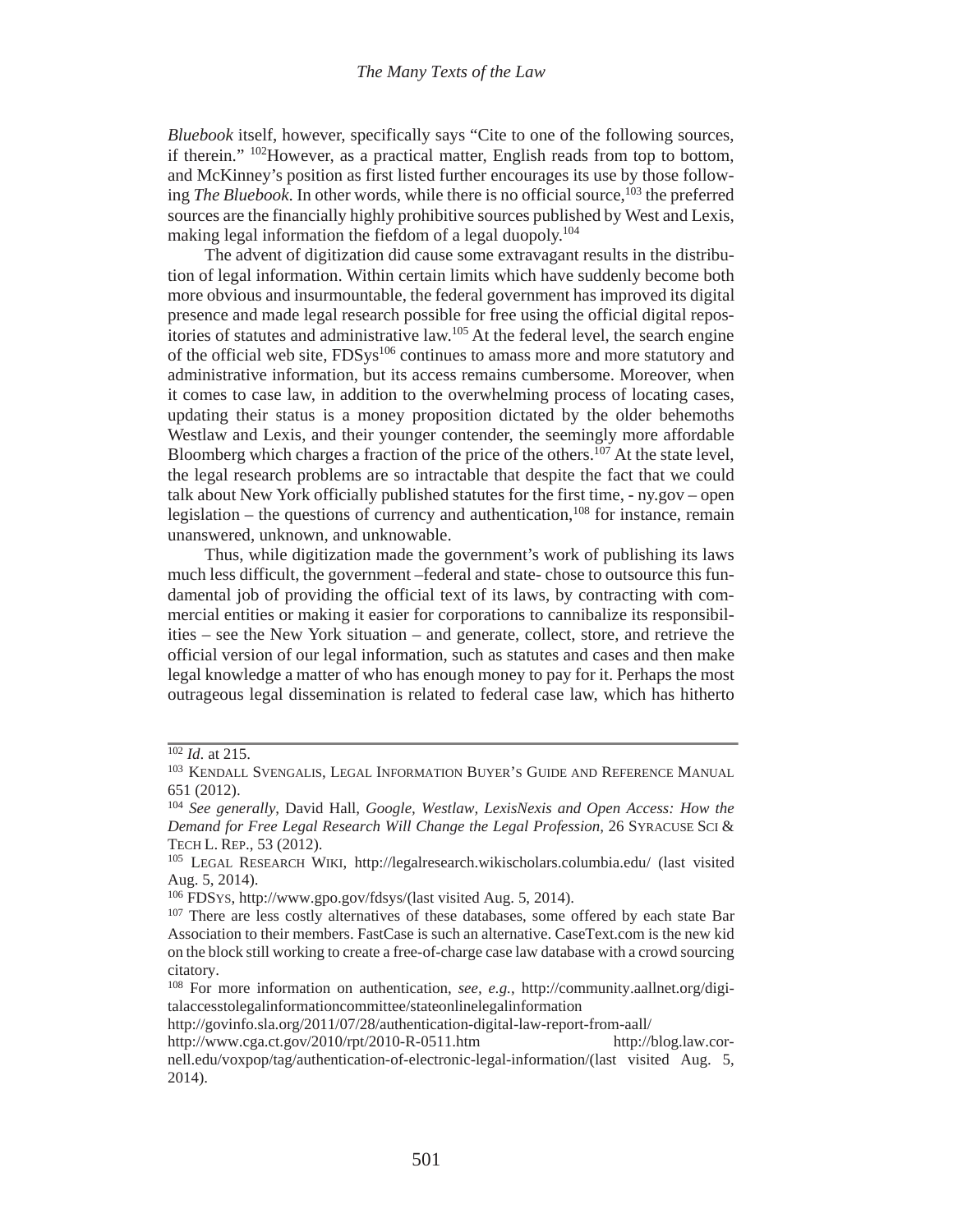been the unchallenged print fiefdom of West. The 2002 E-Government Act<sup>109</sup> encouraged federal courts to post their decisions on-line, but this is not necessarily going to facilitate legal research; legal research is not something tantamount to finding one's name in the phone book: you do not tend to locate it by the court and parties' names.

First, PACER, the federal courts' system for electronic access to records, has recently celebrated a quarter century.<sup>110</sup> That milestone happened to coincide with the troubled launch of the Healthcare.gov website. In sharp contrast, the venerable Public Access to Court Electronic Records is a government site that with the caveat presented below, has been remarkably stable and successful.

PACER does contain hundreds of millions of digitized court documents, dockets, memos, opinions, etc., but it is cumbersome and crotchety to use, often cryptic in its naming and coding, and archaic in its document handling, so it is more an access-teaser than an access point to information. Part of PACER's problem is that it is actually 214 separate systems. Every appellate, district and bankruptcy court maintains its own site, each requiring a separate search. The site's partial solution to this dispersion is the Case Locator, an index for searching case information across the PACER system. But the Case Locator is updated only once daily, collects only subsets of data from court sites, and has limited functionality. What PACER needs is a whole new interface—one that provides universal search, more robust search tools, more informative search results, and better ways to manage documents and downloads.

It turns out that such an interface already exists. It comes from PacerPro, a service started by Gavin McGrane, a San Francisco lawyer who became frustrated with PACER's shortcomings and wanted an easier way to use it. Even better, PacerPro is now free. It launched in November 2012 as a subscription service at \$25 a month. But in January it eliminated the subscription fee. "We decided to allow people to get a chance to know us and see how good the product is," McGrane said ominously, implying a future plan to revert to a pay-to-play service.<sup>111</sup>

Second, the text of the United States laws has become a profitable commodity. To the extent that corporations own the monopoly over information and the copyright over the pagination of that information, $^{12}$  they "dictate the movement

<sup>109</sup> Pub.L. 107–347, 116 Stat. 2899, 44 U.S.C. § 101 (2012).

<sup>110</sup> Robert Ambrogi, *Service Offers a Better Way to Search Federal Court Records Than PACER,* ABA JOURNAL (Mar. 1, 2014, 2:30 AM)

http://www.abajournal.com/magazine/article/service\_offers\_a\_better\_way\_to\_search\_federal\_court\_records\_than\_pacer/?utm\_source=maestro&utm\_medium=email&utm\_campaign=tech\_monthly.

 $111$  *Id.* 

<sup>&</sup>lt;sup>112</sup> It is not absolutely clear yet that mere pagination is any different than the alphabetization found uncopyrightable in *Feist Publ'ns, Inc. v. Rural Tel. Serv*. Co., 499 U.S. 340, 349 (1991), which thus limits West's 1986 triumph over Mead Data Central, Lexis's parent company, in the Eighth Circuit, which held that West had a copyright interest in the paginated arrangement of the cases in its National Reporter System (*West Publ'g Co. v. Mead Data Cent. Inc.,* 799 F.2d 1219, 1241) (8th Cir. 1986)). For more, *see, e.g.*, Olufunmilayo B. Arewa, *Open Access in A Closed Universe: Lexis, Westlaw, Law Schools, and the Legal Information Market*, 10 LEWIS & CLARK L. REV. 797, 839 (2006). William R. Mills, *The*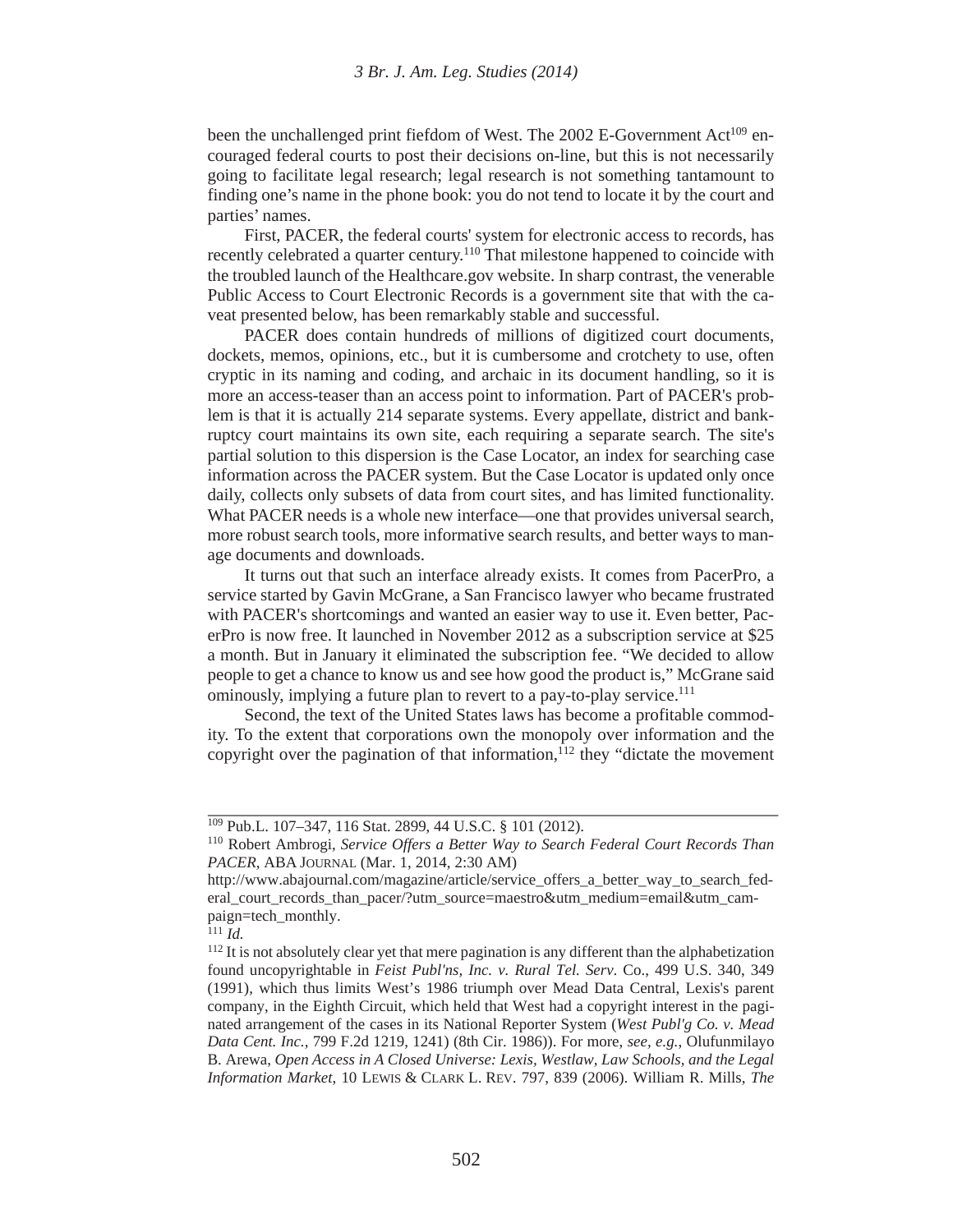and use of that information, which is very profitable."<sup>113</sup>

The few free sources of legal information are trying to reproduce the official information, for example Cornell's  $LI<sup>114</sup>$  while others editorialize that information, (see WIKIPEDIA), and even others create guides about how to navigate the free sources of legal information and to learn to what extent you can rely on them.115 WIKIPEDIA summaries are by far the best known and the most influential in production of legal knowledge. They come at the top of any list generated by a Google search. Furthermore, the language the WIKIPEDIA editors use is devoid of legalese and other trade-imposed jargon, endearing it to readers as user-friendly. While professionals may be skeptical of calling this true legal knowledge, it is only from the point of the Hartian that only what judges see must be termed legal. From the point of what is "public," it is clear that WIKIPEDIA probably wins that contest hands-down.

If the majority of the public relies on WIKIPEDIA summaries, then what can be said about the legal knowledge of legal professionals? Their research patterns simulate the lay person's search patterns because Google searches and WIKIPEDIA summaries are ingrained in our searches – to the extent we use the Internet, of course.116 Additionally, all legal research, if topical, starts with a commentary or analysis which is labeled as "secondary sources." Yale's Morris Cohen said it many times: "Secondary sources are usually more straightforward and try to explain the law."117 Their language is the one that students of the law will remember when they read a statute or case. Of course, the student and jurist will ultimately cite to the official text of the law, but its use is determined by that apocryphal version of the law, whether it comes from WIKIPEDIA or a professional journal, and if you take Hart seriously, the penumbra, which far outnumbers the core of any statute, will be dominated by WIKIPEDIA or similar publications of the future.

Reaching the end of this paper, it seems ominously possible that we could live in a WIKIPEDIA world and few would know the difference. Were it not for the BLUEBOOK, which requires the citation to the official canonic text of the law, perhaps we would be already there.

A century ago, this conclusion would have been only acceptable to the likes of Walter Lippmann, a journalist who choreographed the government war propaganda efforts under the Wilson administration, partly because he mistrusted the ability of the masses to govern themselves. Lippmann believed ordinary citizens did not have the ability to gather the knowledge required by what he considered

*Decline and Fall of the Dominant Paradigm: Trustworthiness of Case Reports in the Digital Age*, 53 N.Y.L. SCH. L. REV. 917, 926 (2009).

<sup>113</sup> Gary Wolf, *Who Owns the Law?*, WIRED,

http://www.wired.com/wired/archive/2.05/the.law\_pr.html (last visited Aug. 5, 2014).

<sup>114</sup> *Legal Information Institute*, CORNELL LAW SCHOOL, http://www.law.cornell.edu/ (last visited\_Aug. 5, 2014).<br><sup>115</sup> LEGAL RESEARCH WIKI, http://legalresearch.wikischolars.columbia.edu/ (last visited

Aug. 5, 2014).

<sup>116</sup> *See generally*, Dana Neacsu, *The Internet: Academic Foe or Friend- Google and Federated Searches May Point the Way Forward for Branding Law Libraries,* AALL SPECTRUM, 25-26 (2013).

<sup>117</sup> MORRIS L. COHEN & KENT C. OLSON, LEGAL RESEARCH IN A NUTSHELL 32 (2010).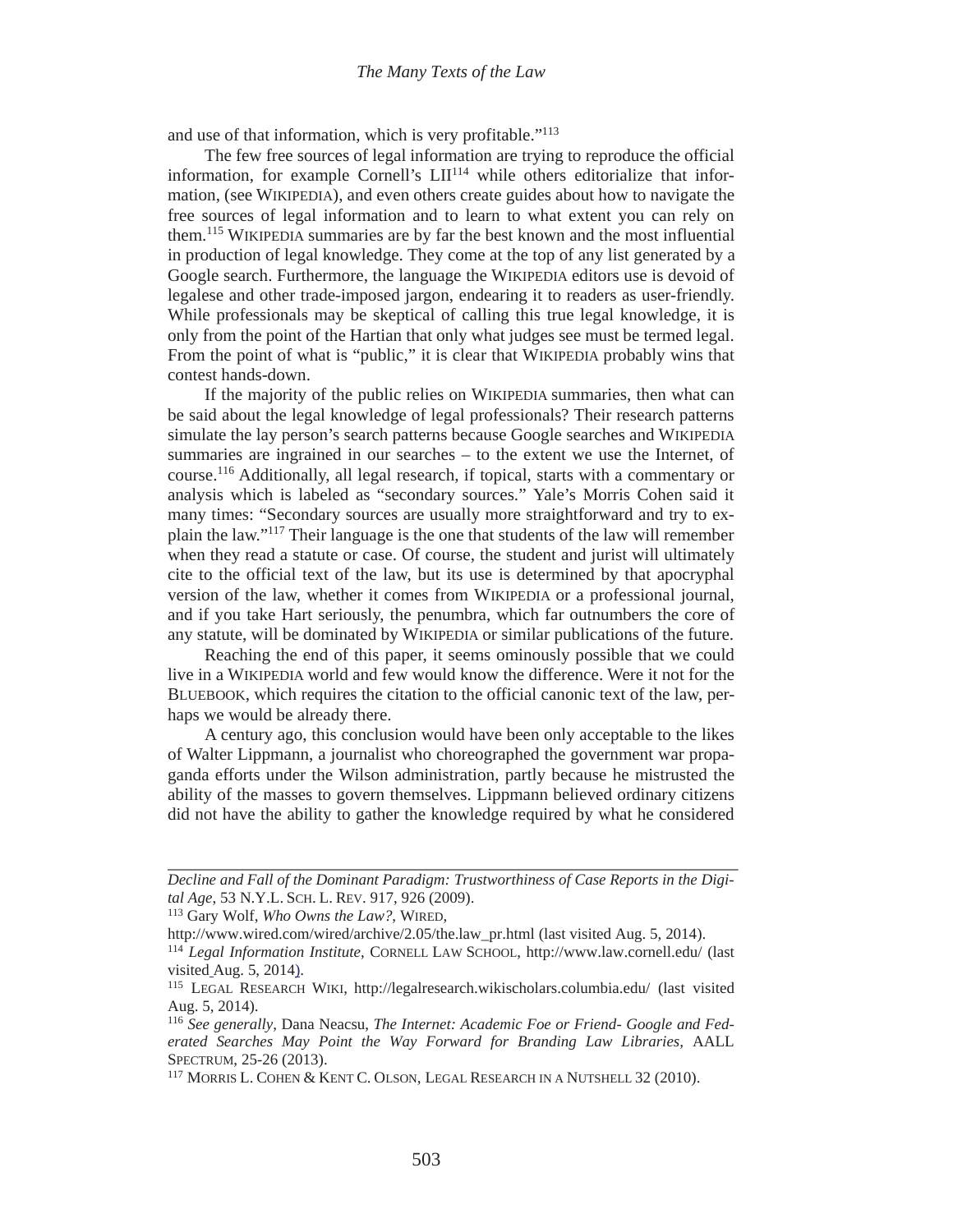our utopian democratic principles. 118 Lippmann's position was that governing was the job of the educated elites and, if his background were to be an indication of what he understood to be elites, then these were limited to Harvard graduates. In his view, the educated elites would also editorialize the news and other pieces of knowledge and coat it with a lot of cultural gossip disseminated for mass consumption through mass media. But judging by what we have discussed here, it seems that at the beginning of the twentyfirst century, our legal elites are, in addition to our U.S. Supreme Court Justices, the WIKIPEDIA editors as well as the Google engineers who write the Google algorithms promoting the WIKIPEDIA entries at the top of any Google search we perform.

#### VI. CONCLUSION

This paper addressed the law's textual identity which seems to dictate legal knowledge: its depth and comprehensiveness. Furthermore, the distribution of legal information and our legal research habits, tend to have users invoke the specific and tangible statutes or cases, such as the Voting Rights Act 1965*,* or the U.S. Supreme Court decision in *Brown v. Board of Education*, in their official canonic version, but use their interactions with other versions of the law, commercial or not, summarizing in various cultural forms the official record. The more complicated question now becomes whether anything should be done about our canonic official legal texts, or whether we should allow the fiction regarding their cognitive legal role to continue.

Most of the time law is conceived abstractly -- in its esoteric form -- as a norm designed to dictate our behavior. However, when we talk about legal norms we invoke their grounds and sources. At that moment law becomes more than an abstract concept. At that moment we can visualize it as something technologically accessible. Its location depends on the reader's interaction with the legal technology. Jurists tend to invoke an official legal repository, such as the United States Code, and will cite the exact location of a statute, in its official, canonic version, such as 42 U.S.C. § 1983 (2012). We summon the powers associated with the official text of the law but, this essay contends, due to the nature of legal knowledge, including its language, and the distribution of legal information, which influence the way we access or research law, we use some apocryphal and widely available but not necessarily reliable version of the law– including its WIKIPEDIA summary.

This is not a new problem, internationally, or in the United States. One of the goals of the French Revolution was to destroy the system whereby judges ruled as tyrants, applying an unknowable law in an unknowable way. The immediate result was the famous French Code Civil, which reduced dozens of treatises into a simple volume in which all of the law could be found, at least according to the intents of its authors. Around the same time Jeremy Bentham insisted that law, to be truly law, had to be knowable to the extent that it should be posted, and concise enough to be so posted, at the entrance to every train station. Big business for abstractwriters, we suppose. And, at around the same time, New York's Justice Field suggested and led a nationwide campaign to simplify the common law into a code

<sup>118</sup> *See generally*, WALTER LIPPMANN, PUBLIC OPINION (1922); WALTER LIPPMANN,THE PHANTOM PUBLIC (1925).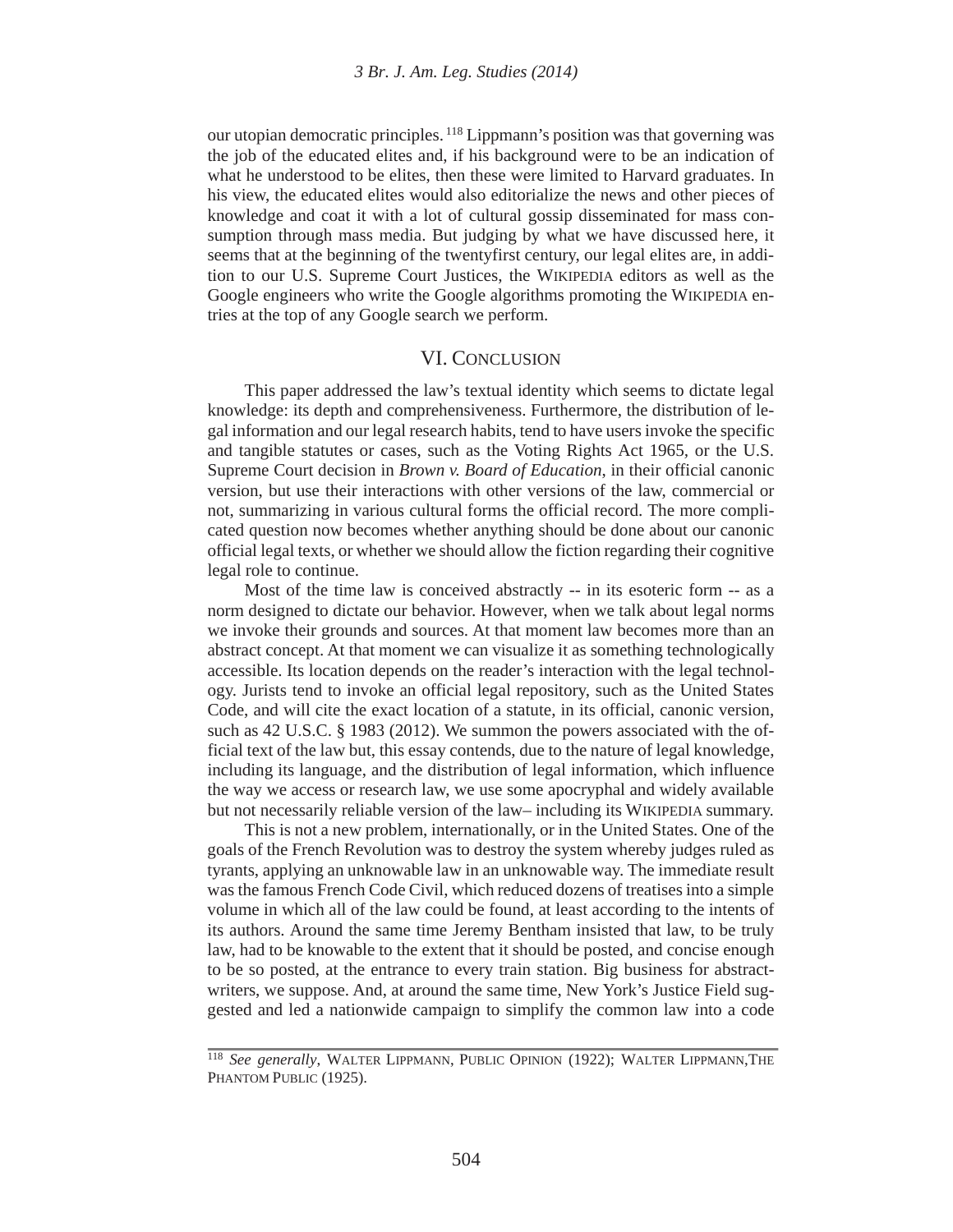along the French model, so to achieve Bentham's goal of codifying the entire Common Law.<sup>119</sup>

We are clearly farther from the goal than ever. And it seems the goal is receding at record pace. What does it mean for the meaning of law?

<sup>&</sup>lt;sup>119</sup> LORD HALSBURY quoting Bentham in his Introduction to THE LAWS OF ENGLAND (Vol. I. p, ccviii): "To render a code of laws complete [requires] taking the body of the laws in their entirety..." See C.K. Ogden, *Introduction*, xviii-xix in JEREMY BENTHAM, THE THEORY OF LEGISLATION (1931).